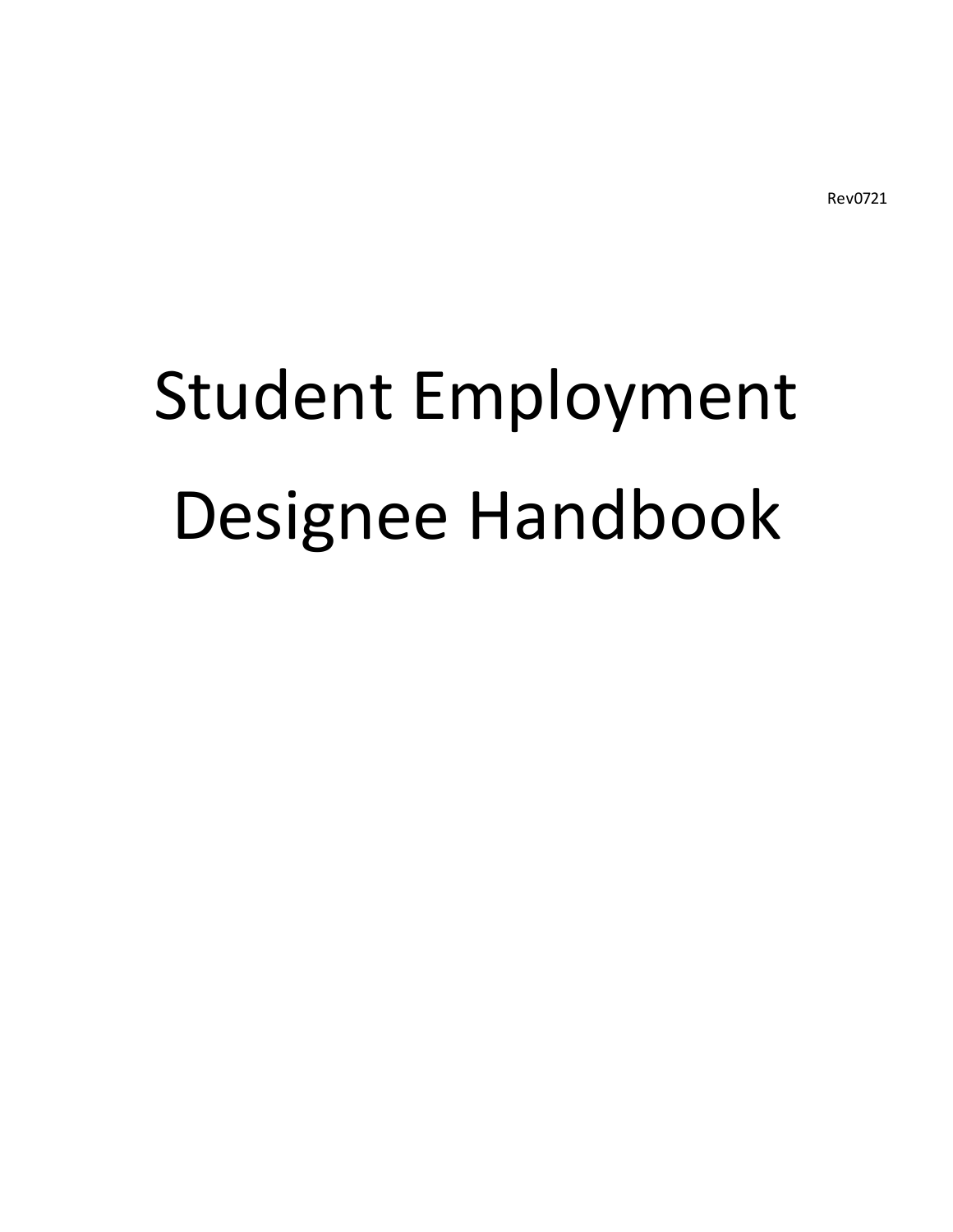# **Table of Contents**

| Introduction           |                                                                  | 4              |
|------------------------|------------------------------------------------------------------|----------------|
|                        | Designee Responsibilities                                        | 5              |
|                        | Expectations                                                     | 5              |
|                        | Resources                                                        | 5              |
|                        | <b>Student Employment Guidelines</b>                             | 6              |
|                        | What Students Need to Know                                       | 7              |
|                        | <b>Basic Student Employment Rules</b>                            | $\overline{7}$ |
|                        | What Happens When Students Violate These Basic Rules             | 7              |
|                        | <b>Student Resources</b>                                         | 8              |
|                        | What Supervisors Need to Know                                    | 9              |
|                        | Supervisor Responsibilities                                      | 9              |
|                        | Supervisor Resources                                             | 9              |
|                        | <b>Posting Student Employment Job Opportunities</b>              | 10             |
|                        | How to Post Jobs                                                 | 10             |
|                        | Tips & Reminders for Job Postings                                | 10             |
| <b>Hiring Students</b> |                                                                  | 11             |
|                        | Necessary Paperwork                                              | 12             |
|                        | New Hire                                                         | 12             |
|                        | <b>Additional Hire</b>                                           | 12             |
|                        | Rehire                                                           | 12             |
|                        | <b>Budget Change</b>                                             | 13             |
|                        | Pay Rate Change                                                  | 13             |
|                        | Data Change                                                      | 13             |
|                        | Termination                                                      | 13             |
|                        | Forms You Complete                                               | 14             |
|                        | Student Employment Form (SEF)                                    | 14             |
|                        | I-9 (section 2)                                                  | 15             |
|                        | Forms Students Complete                                          | 18             |
|                        | <b>Student Hire Certification</b>                                | 18             |
|                        | $I-9$ (section 1)                                                | 18             |
|                        | SSA-1945                                                         | 18             |
|                        | <b>Payroll Documents</b>                                         | 19             |
|                        | <b>OPERS</b>                                                     | 19             |
|                        | Paperwork Processing Timelines                                   | 20             |
| <b>FAQs</b>            |                                                                  | 21             |
|                        | Hiring Issues                                                    | 22             |
|                        | When Can Newly-Admitted Students Start Working                   | 22             |
|                        | Can Family Members Be Employed As Student Workers                | 22             |
|                        | Can a Student Have More Than One Student Employment Position     | 22             |
|                        | Can Graduate Students Be Hired As Student Employees              | 22             |
|                        | What Are The Rules About Employing Consortium/Transient Students | 22             |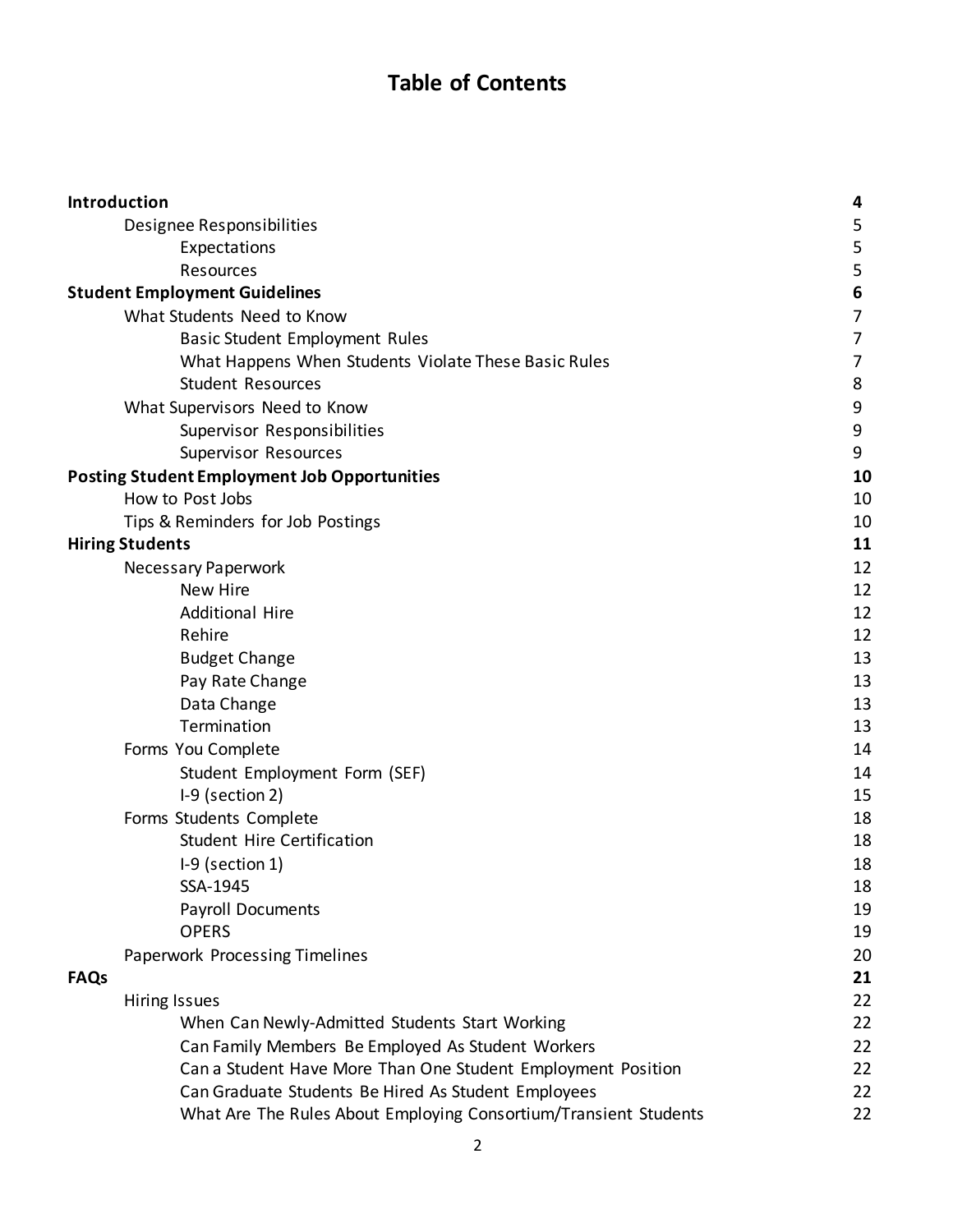| What About Employing PSEOP/CCP Students                                    | 22 |
|----------------------------------------------------------------------------|----|
| Does A Student Worker Under 18 Need A Work Permit                          | 23 |
| What Are The Rules About Employing Post-Baccalaureate Students             | 23 |
| Do I Have To Rehire My Student's Position Every Semester                   | 23 |
| Can Students Volunteer To Work In Our Department Unpaid                    | 23 |
| How Do I Pay A Student Who Does Not Qualify For Student Employment         | 23 |
| On-the-Job Issues                                                          | 24 |
| What Does FWS Mean                                                         | 24 |
| How Does A Student Get FWS                                                 | 24 |
| What Does A Department Have To Do To Utilize A Student's FWS               | 24 |
| How Does FWS Work At CSU                                                   | 24 |
| What Can I Pay My Student                                                  | 25 |
| What Is The Dress Code For Students                                        | 25 |
| Can Student Employees Use/Be Issued University Property                    | 25 |
| What Are The Break-Time Requirements                                       | 26 |
| What If I'm Having Problems Seeing/Approving Student Hours In Kronos       | 26 |
| Are Student Employees Eligible For Paid Time Off                           | 26 |
| Do I Need A Doctor's Note For A Student Returning From Medical Leave       | 26 |
| When Is The Last Day A Graduating Student Can Work                         | 26 |
| Do I Need To Complete A Performance Evaluation Of My Student Employee      | 26 |
| What If I Am Having Problems With My Student Employee                      | 27 |
| Is There A Way I Can Help My Students Get More Out Of Their Job Experience | 27 |
| How Can I Recognize My Student Employees' Contributions To Our Department  | 27 |
| <b>Contact Information</b>                                                 | 28 |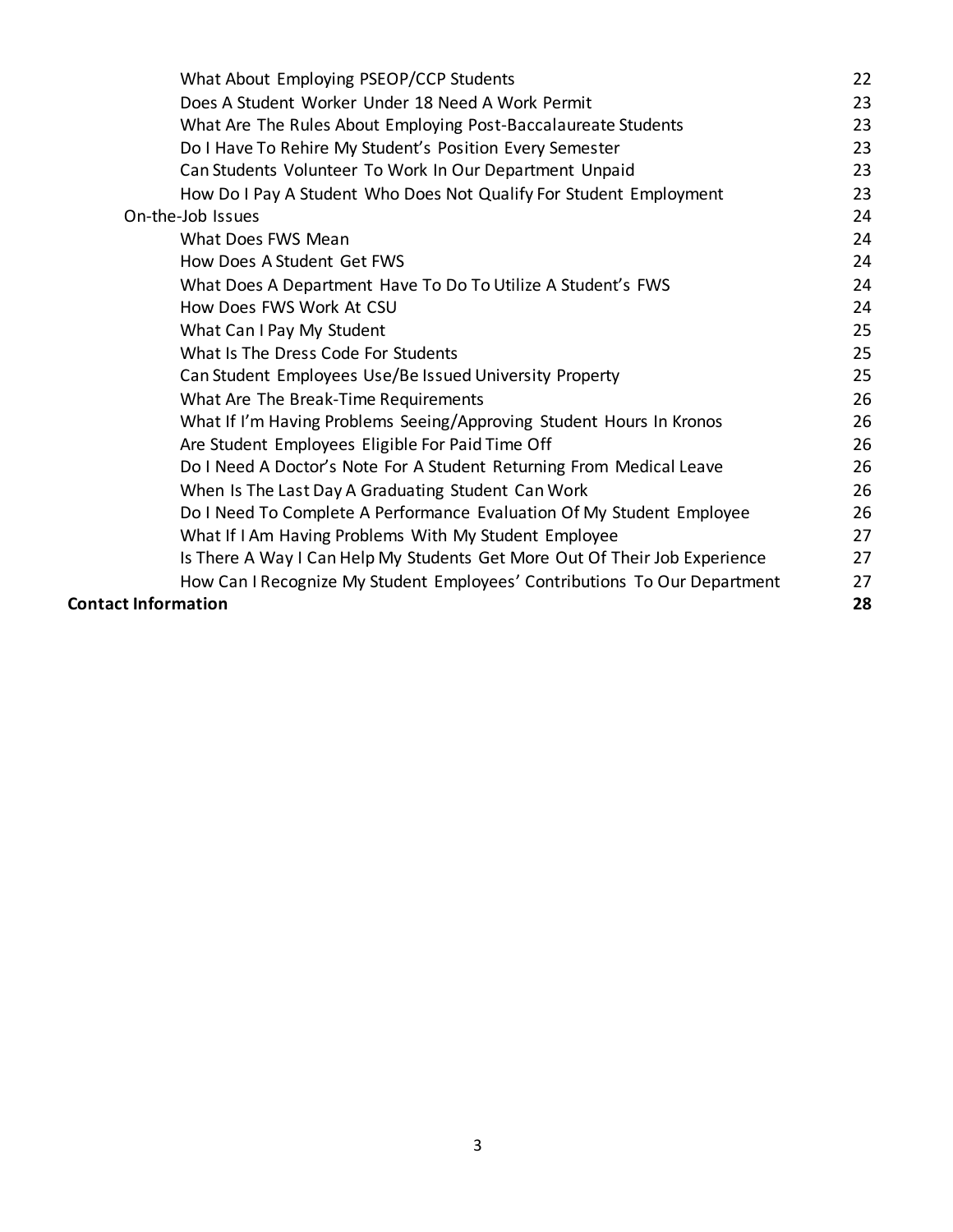## **Introduction**

This handbook is designed to assist the Student Employment Designee of each department with processing Student Employment paperwork.

This section will provide you with an explanation of the Designee responsibilities.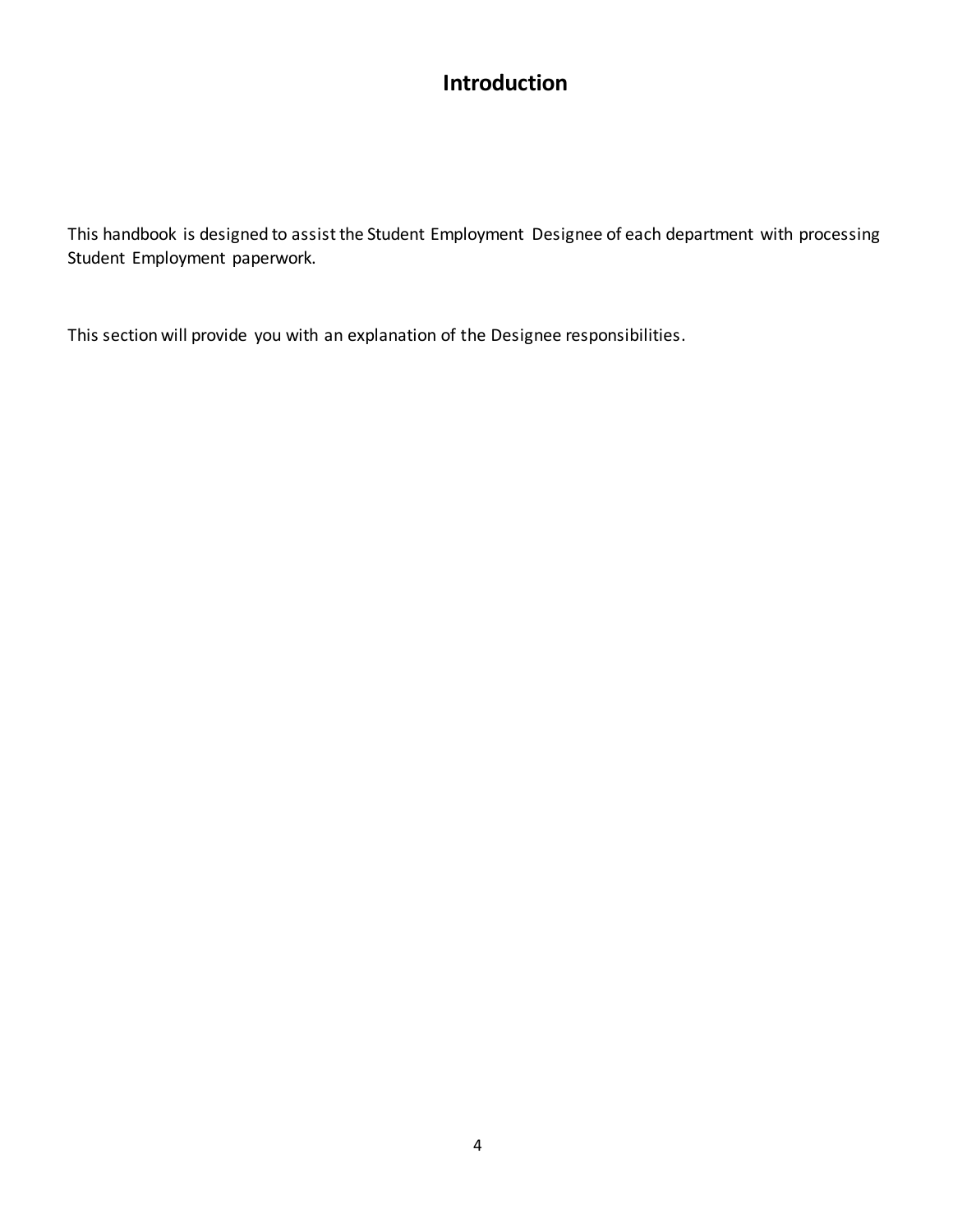## **Designee Responsibilities**

#### Expectations

As a Student Employment Departmental Designee, you are responsible for:

- Keeping up-to-date on current Student Employment rules and regulations;
- Processing all departmental Student Employment job postings;
- Processing all departmental Student Employment paperwork;
- Disseminating Student Employment information to your department.

You are the person who is the Student Employment "expert" in your department, and your fellow staff and faculty members must go to you with any of their departmental Student Employment needs.

You are also the person we will contact with any Student Employment concerns regarding your department.

#### Resources

To assist you in these responsibilities, the Student Employment Office offers the following resources:

- This Student Employment Designee Handbook
	- $\circ$  Provides comprehensive information on Student Employment and how to process Student Employment paperwork
- The Student Employment website
	- o www.csuohio.edu/career-services/campus-student-employment
	- o Provides links to:
		- **EXECUTE: Student Employment documents/forms**
		- Student Employment handbooks (Student, Supervisor, & Departmental Designee)
- Student Employment trainings
	- o One-on-one/group sessions
	- o Online
	- o Over the phone
- Designee Collaboration Sessions
	- $\circ$  Available once a semester, these meetings are attendee-driven and provide an opportunity to share best practices.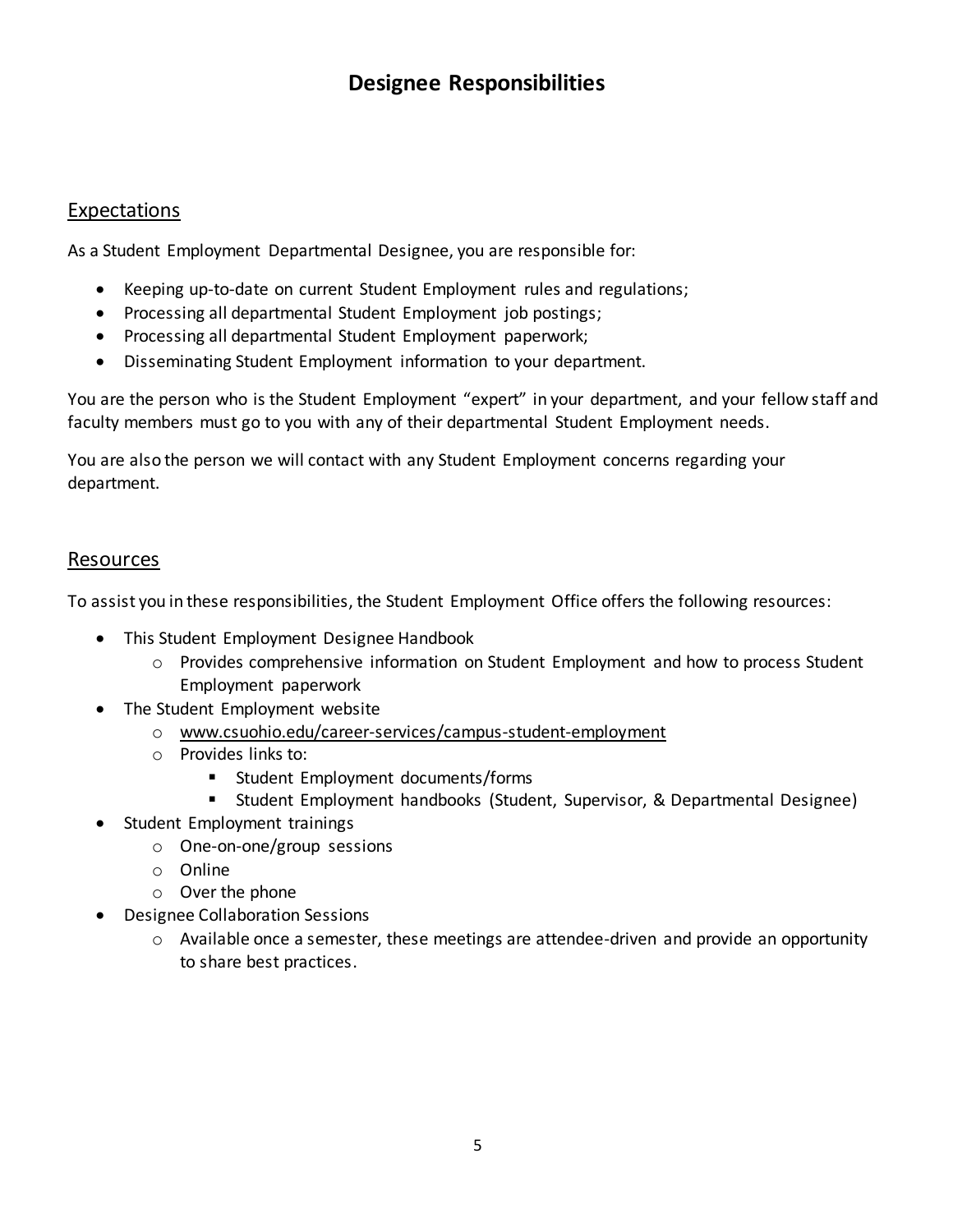# **Student Employment Guidelines**

This section will provide you with the basic Student Employment guidelines.

It is divided into:

- What students need to know
- What supervisors need to know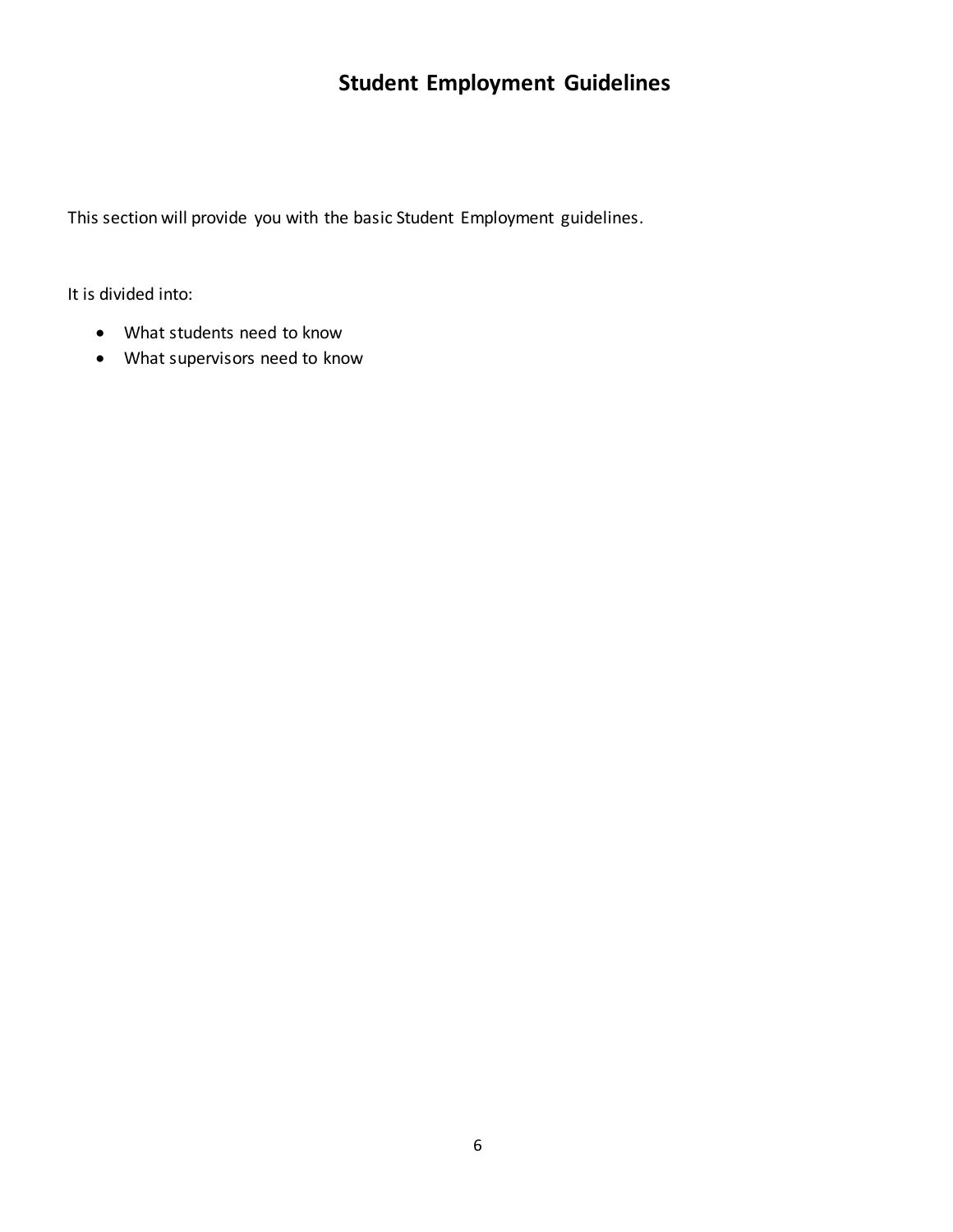## **What Students Need to Know**

#### Basic Student Employment Rules

- Students must be enrolled in at least 6 credit hours at CSU during the regular academic semesters (Fall & Spring).
- Students cannot work more than 20 hours per week during the regular academic semesters (Fall & Spring). Note: this includes final exam week!
- Students cannot work more than 40 hours per week during Winter, Spring, and Summer breaks.
- During the Summer session, students who remained enrolled in at least 6 credit hours in Spring and are registered for at least 6 credit hours in Fall can work without being enrolled in Summer courses. All other students who did not meet those requirements must be enrolled in at least 6 credit hours during the Summer session to be able to work during the Summer session.

#### What Happens When Students Violate These Basic Rules

- When a student is enrolled in less than 6 credits:
	- o The Student Employment Office sends a notice to you
	- o The Student Employment Office terminates the student's position effective immediately
- To reinstate a job that has been terminated due to "less than six credits," the student must meet one of the following:
	- o Be re-enrolled in at least 6 credit hours
		- **They must notify us when credits have been reinstated**
	- $\circ$  Be graduating that semester (and requiring less than 6 credits)
		- **They must provide us with a memo from their academic advisor confirming this**
	- $\circ$  Be enrolled in a thesis/dissertation course (requiring less than 6 credits)
		- **They must provide us with a memo from their academic advisor confirming this**
- *Note*: Non-credit-bearing courses (such as remedial Math/English and ESL courses), incompletes, and medical withdrawals are **not** allowable Student Employment exemptions to this rule.
- Students whose positions have been terminated due to dropping to less than six credits are not eligible to work during break periods that follow that semester (including Summer, unless enrolled for at least 6 credits that Summer semester).
- When a student has worked more than the allowable hours per week:
	- o The Student Employment Office sends a warning notice to you
	- $\circ$  The Student Employment Office terminates the student's job on the third violation
- Students whose positions have been terminated due to violating the "Over 40" rule cannot be rehired until the start of the next academic semester. They are not eligible to work during break periods that follow that semester (including Summer, unless enrolled for at least 6 credits that Summer semester).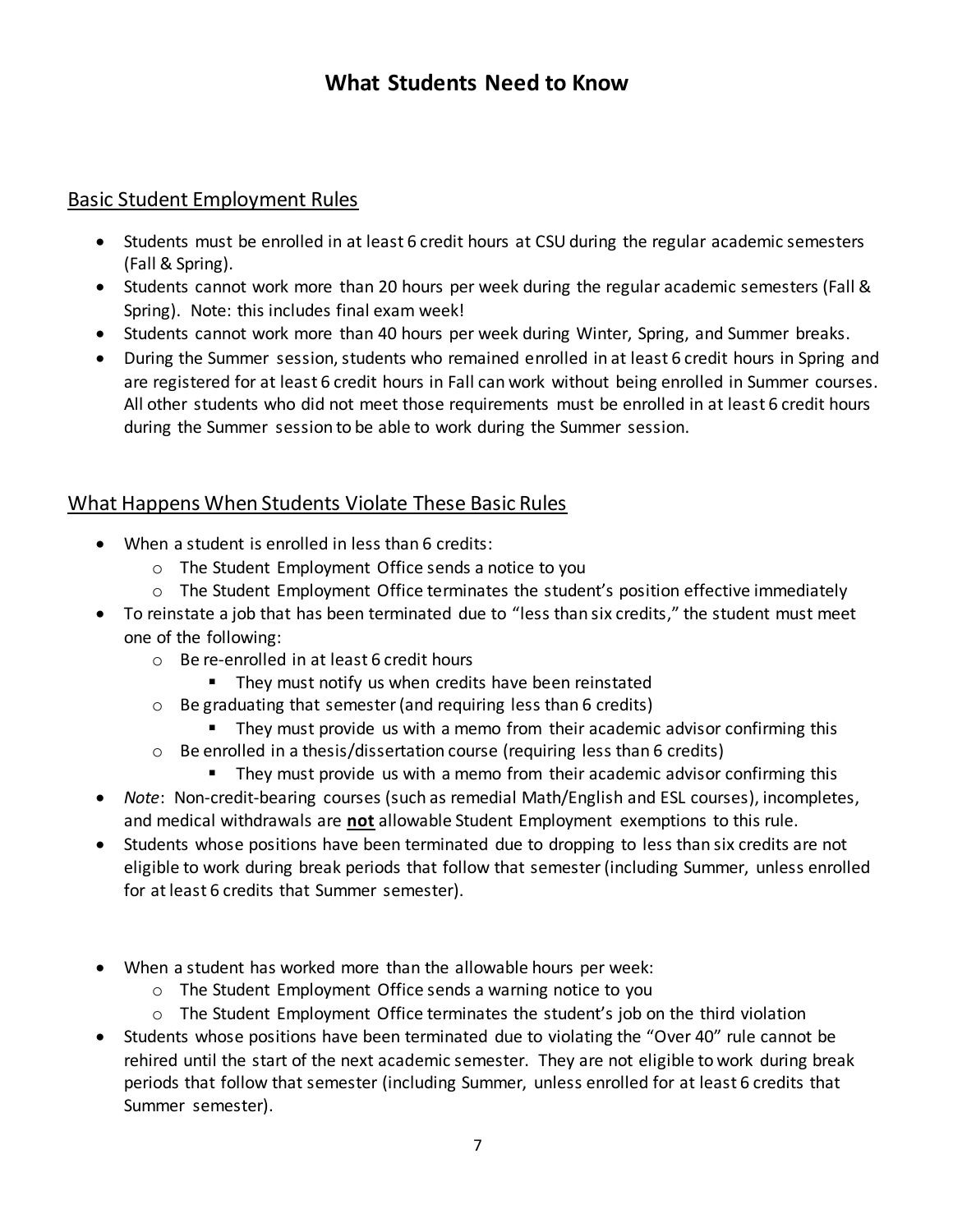## Student Resources

The following items are available online for students:

- Student Employee Handbook
- New Student Employee Orientation
- Kronos Time Recording Instructions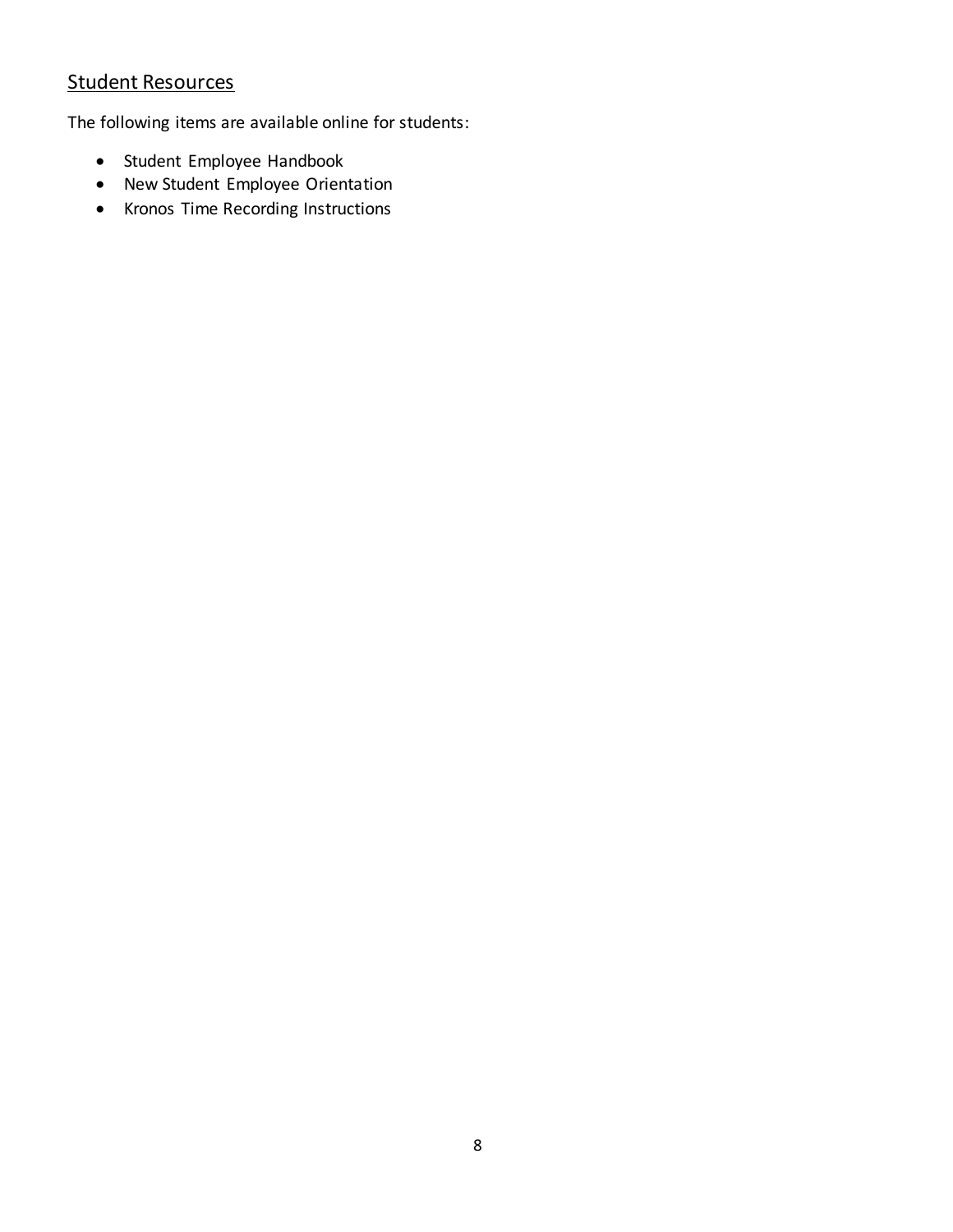## **What Supervisors Need to Know**

#### Supervisor Responsibilities

- Supervisors of student employees report to the Departmental Designees (you) when it comes to Student Employment issues. They are required to comply with your Student Employment instructions and expertise. Notices from us that get sent to you regarding Student Employment issues that affect your department must be followed by all supervisors of student employees.
- Supervisors must provide you with a detailed job description/job posting for any open positions they have for student employees so that you can attach it to the hiring paperwork.
- To take any actions on student jobs, supervisors must provide you with their information for processing the correct paperwork.
- Supervisors must schedule their student employee hours appropriately:
	- $\circ$  They must be familiar with the Student Employment hour limits per week
	- o They cannot schedule or approve student hours to be worked during the student's scheduled class/exam times
	- o They cannot require overtime
- Supervisors are responsible for making sure that their funds are budgeted appropriately so that their student employees may work throughout the year. If the funding that they are using is for a set period, they must be sure to advise the student of the expected length of employment.
- Supervisors must provide their student employees with any appropriate training and resources so the job can be performed satisfactorily. This includes providing the student with a work schedule and being clear with all expectations. It is the supervisor's responsibility to ensure that all University property issued to the student employee be returned when the employment terminates.
- Supervisors must confirm and approve timesheets of their student employees promptly so that no paychecks are late or missed.

#### Supervisor Resources

- Student Employment Departmental Designee (you)
- Student Employment trainings
	- o One-on-one/group sessions
	- o Online
	- o Over the phone

Also, the following items are available on our website:

- Supervisor Handbook
- Kronos Time Approval Instructions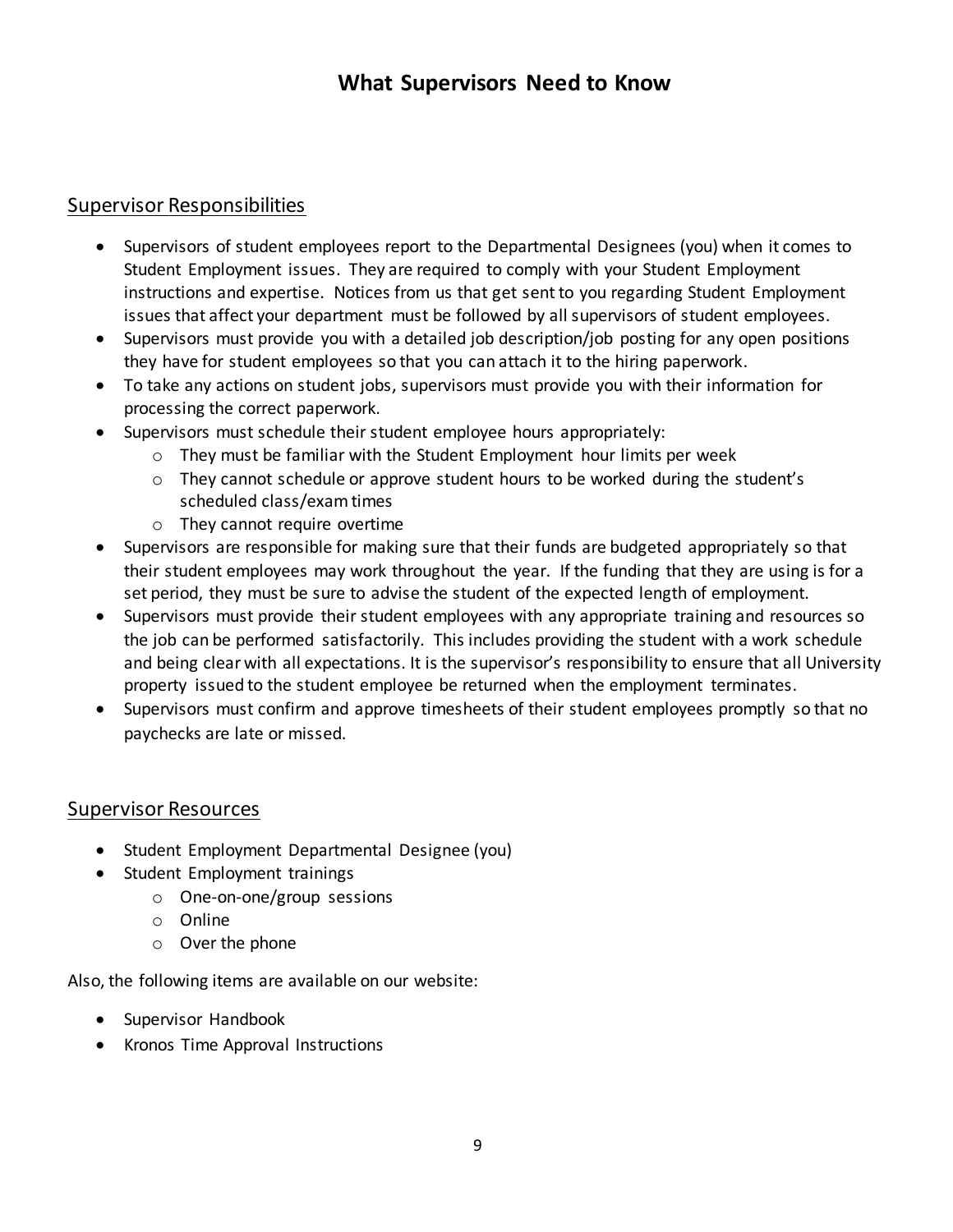## **Posting Student Employment Job Opportunities**

The Student Employment Office utilizes Career Services' job portal, Handshake, to post all open student positions. You are also free to do any supplemental advertising you wish. Students are not required to apply to your positions via Handshake; it is simply a quick and easy way to make your position known to a wide audience. Jobs are also not required to be posted. So if you have already identified and chosen students for your position(s), you just need to hire them and attach a job description to the hiring paperwork; you should only post positions that you actually have openings for.

Be sure to retain a copy of any job postings as you are required to attach it (or a detailed job description) to all hiring paperwork.

#### How to Post Jobs

- Complete the "Job Posting Form" located on the Student Employment website. (It can be found on both the Supervisor and Departmental Designee pages).
- Follow the instructions on the form to email it to us when complete. **We will post the position for you.**
- Applications to your job will be emailed directly for your review to the email address(es) you specify on the posting form.

#### Tips and Reminders for Job Postings

- The more detailed your job description, the more likely you are to reduce unwanted applicants.
- Avoid using terminology that may discriminate or may unnecessarily exclude populations of students
- Jobs that you designate as requiring Federal Work Study (FWS) will only be seen by students who were actually awarded it. So be aware that that requirement will limit the number of applicants you may have.
- With Handshake, students are required to upload a résumé. When they "apply" to your job, Handshake sends their résumé to you. This is how you will know the students applied to your job. (The subject field of the email will tell you which position it is for.) If you require additional documents (such as writing samples and references), you should indicate them in the appropriate spot on the job posting form. Be sure to clearly identify the additional documents you require so that students know what other things to upload to their Handshake accounts to apply for your jobs.
- You may also use Handshake to post your Graduate Assistantships, if you wish. (See additional instructions on the Job Posting Form.)
- We recommend that you respond to all applicants, even if you are not interested in them. If you do not, you will likely have applicants trying to call, email, or visit your office to find out the status of their applications.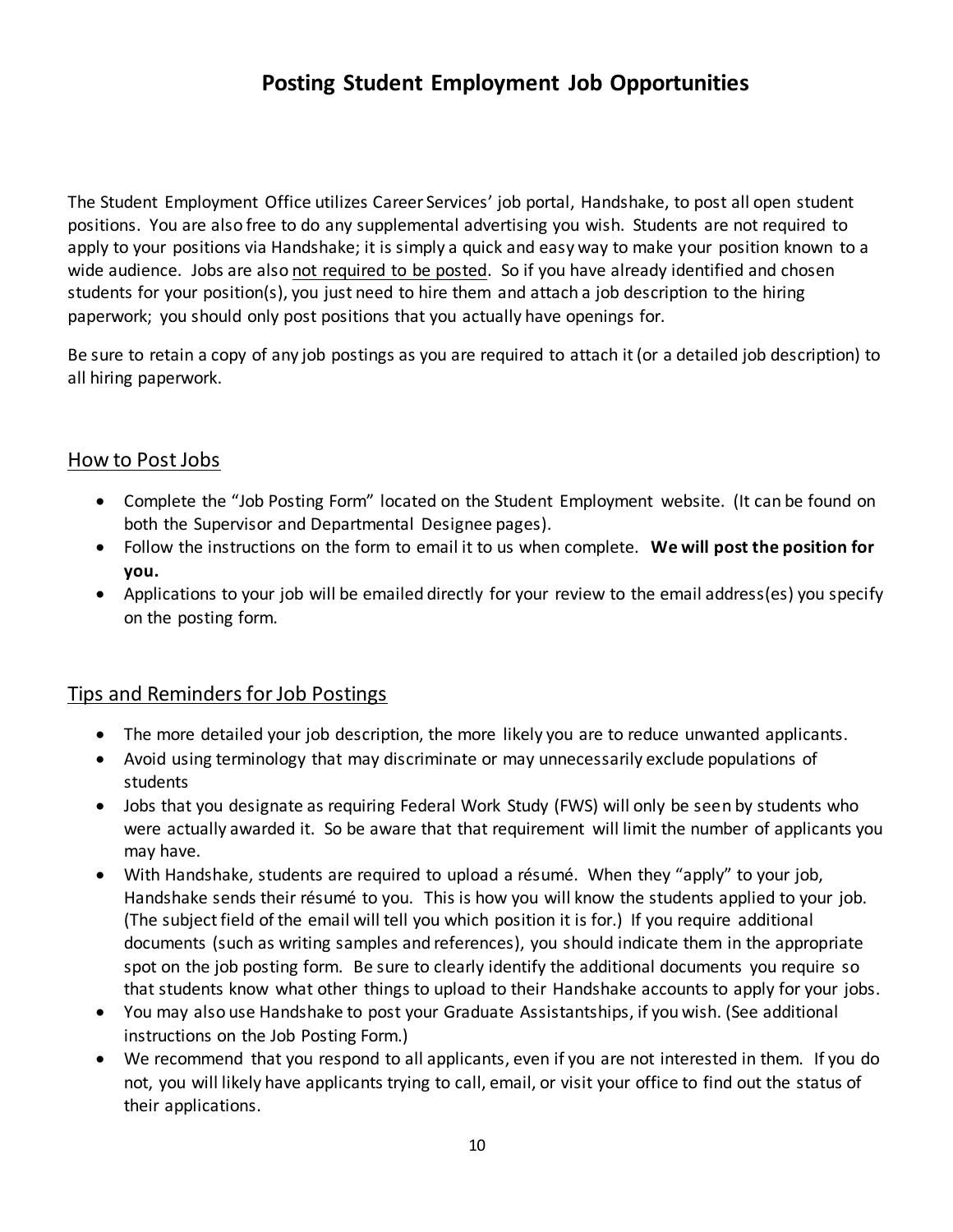## **Hiring Students**

Every action taken on a student job (such as hires, pay increases, terminations, etc.) must be done via a Student Employment Form (SEF).

#### **Students cannot begin working until accurate and complete hiring paperwork has been submitted to the Student Employment Office.**

The following pages will explain what documents are required (depending on what actions you wish to take) and how to process them. Each of these items is available on the Student Employment website:

#### **www.csuohio.edu/career-services/for-departmental-designees-campus-employment-information**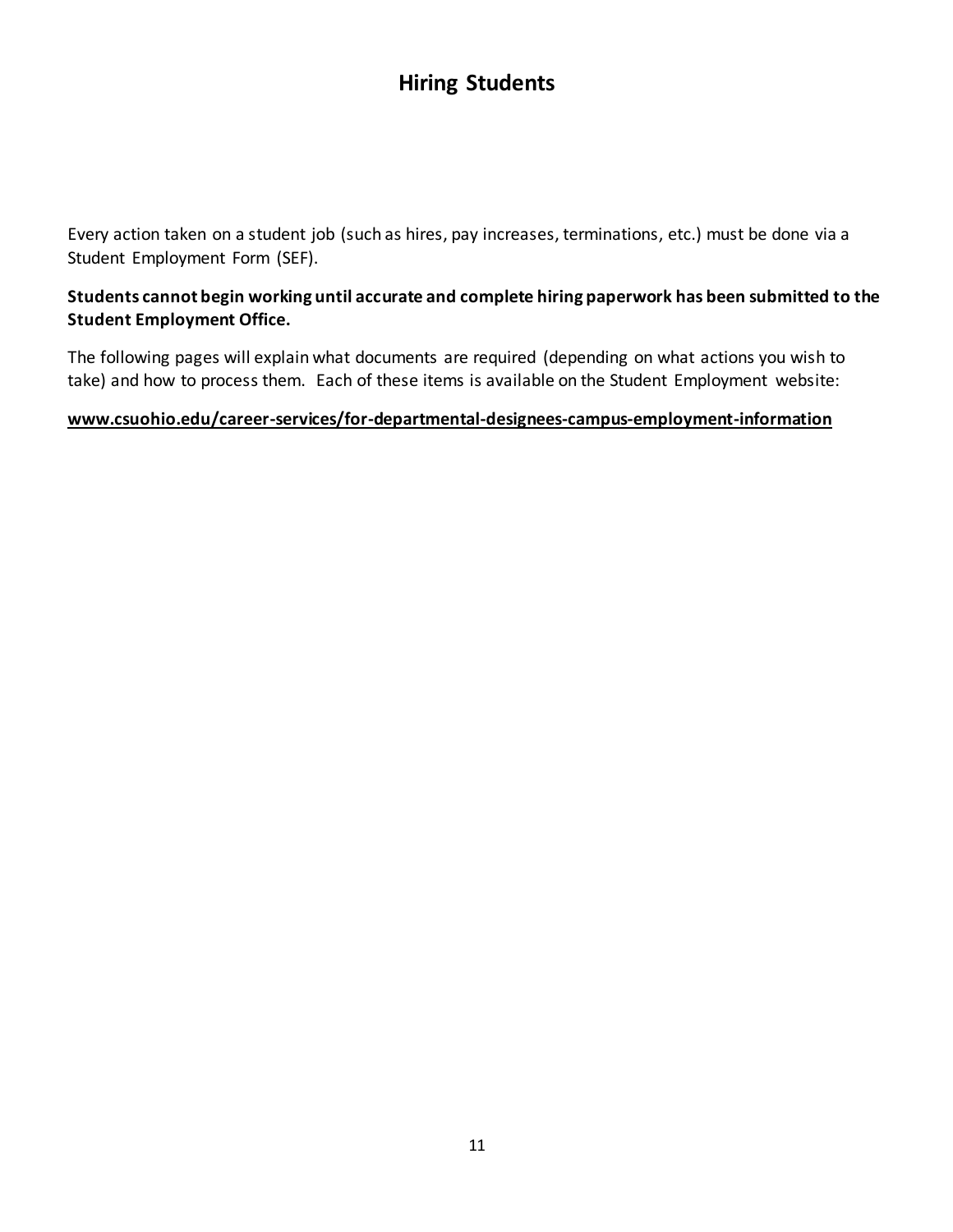## **Necessary Paperwork**

Specific paperwork is required depending on the action you wish to take. All required forms listed below are available from our website:

#### **www.csuohio.edu/career-services/for-departmental-designees-campus-employment-information**

#### New Hire:

(To hire a student who has never worked at CSU before)

- Student Employment Form (SEF)
- $\bullet$  1-9
- $\bullet$  SSA-1945\*
- Student Hire Certification\*
- Job Posting/Description

#### Additional Hire:

(To hire a student who has worked at CSU before, but not in your department; or for multiple jobs in your department)

- Student Employment Form (SEF)
- Student Hire Certification\*
- Job Posting/Description

#### Rehire:

(To hire a student who previously worked in your department but whose job was terminated)

- Student Employment Form (SEF)
- Student Hire Certification\*
	- o If rehire is over a year old, also include:
		- $| -9$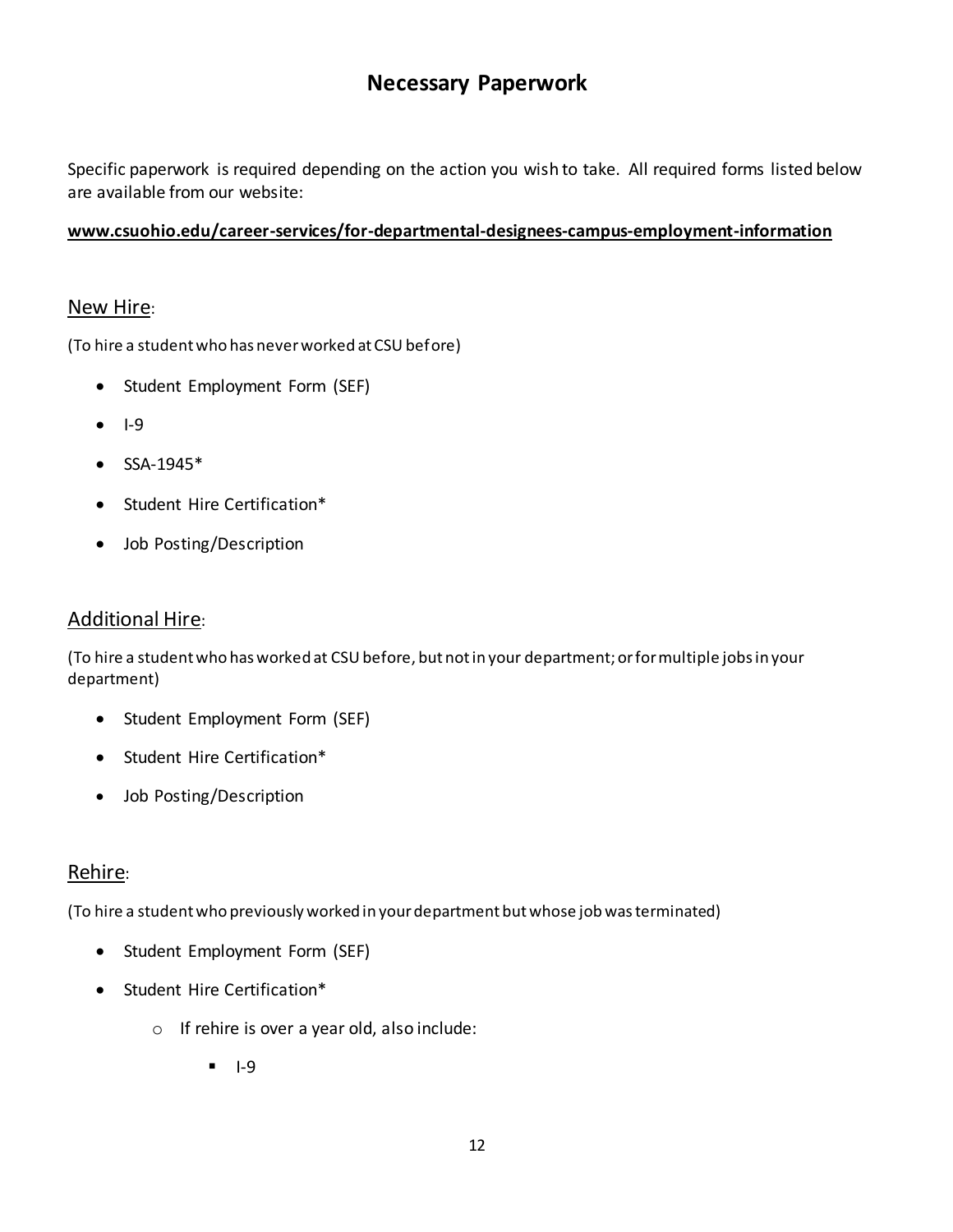#### Budget Change:

(To change the account number you are paying the student from)

• Student Employment Form (SEF)

#### Pay Rate Change:

(To change the hourly rate of pay your student is getting)

• Student Employment Form (SEF)

#### Data Change:

(To change the student's Kronos supervisor or to change the student's job title)

• Student Employment Form (SEF)

#### Termination:

(To remove a student's position from Kronos)

- Student Employment Form (SEF)
	- o If student was fired, attach memo explaining reason
- **\*** *This form is part of the SE Hire Packet that the student must complete and send to you.*

When you have all the required forms completed for the action you wish to take, save them into one PDF document and email it to **STUDENTEMPLOY@CSUOHIO.EDU**for processing.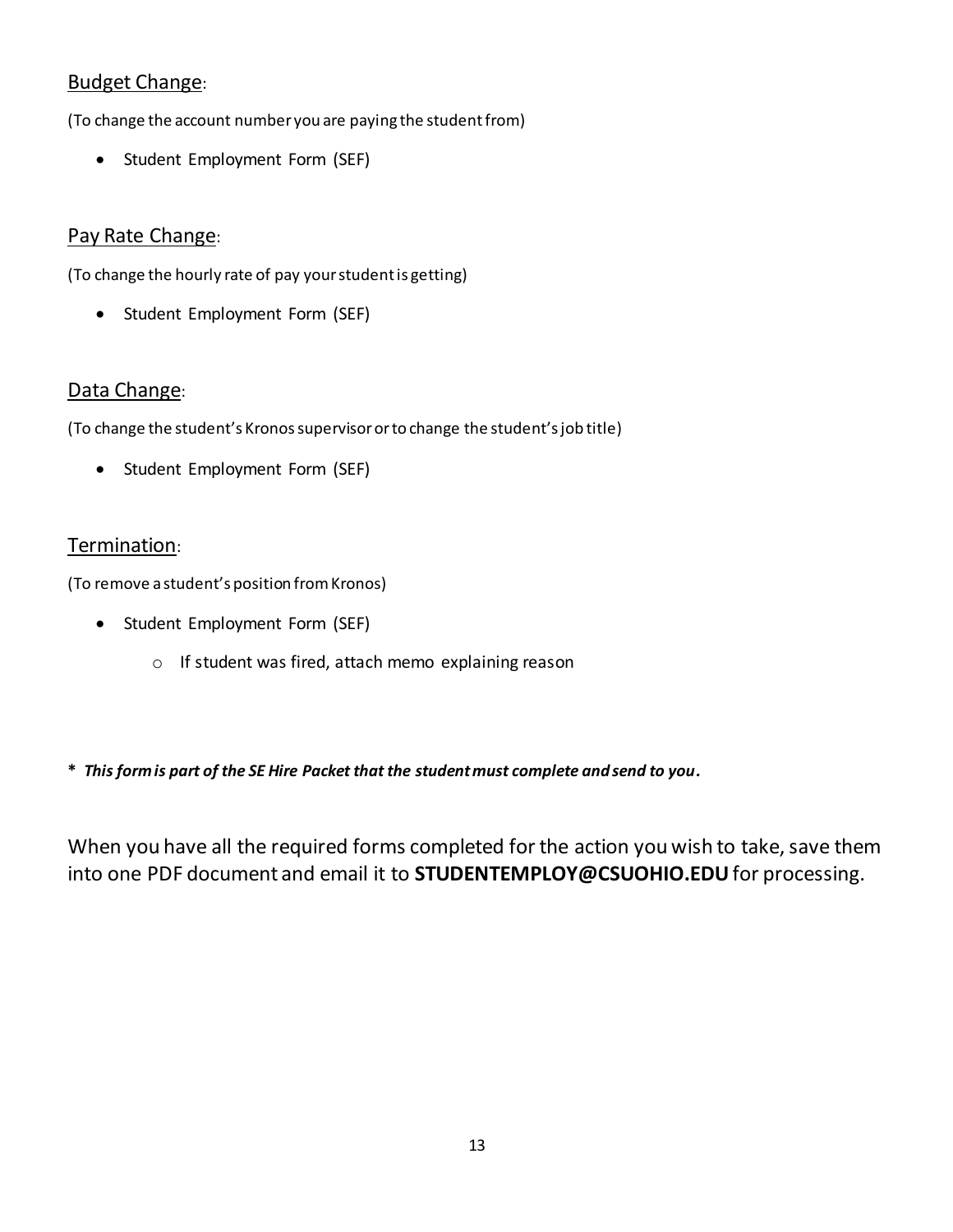## **Forms You Complete**

There are only two forms that you complete:

#### Student Employment Form:

- For each action listed on the Student Employment Form, refer to the list of documents on the previous page of this handbook to be sure you have attached the necessary supporting information.
- This form is a fillable PDF. You may type directly into it or print it off and write neatly on it.
- Complete the form in its entirety. Further clarification is available for the items below:
	- $\circ$  #1: The Social Security Number is a REQUIRED field as we must enter it into the Payroll system. Do not leave it blank for hires unless the student is a new international student who has not yet received their SSN.
	- $\circ$  #3: The effective date is the start date, not just an arbitrary date. Payroll cannot pay any hours worked prior to this date! Make sure you use an accurate date as we cannot alter it once entered. For terminations, this should be the day AFTER the student's last day worked. For budget/pay rate/data changes, this date must be effective the start of a pay period. Please refer to Payroll's webpage for a list of the pay periods during the current school year. (Student Employment positions are paid under the Bi-Weekly pay schedule. See the contact information on the last page of this handbook for their website.) If you put a date that is in the middle of a pay period, be aware that we will change it to the start of that pay period.
	- $\circ$  #6: Make the Job Title unique. This is how students distinguish one job from the other if they have multiple campus positions.
	- $\circ$  #8: The PeopleSoft Combo Code is the budget number you will be paying the student's wages from. Include all chartfields.
	- $\circ$  #10: The Kronos Supervisor refers to the person who will be approving the student's hours in Kronos. So, if the student reports to Mr. X for assignments but Ms. Y approves the hours in Kronos, Ms. Y's name should be the one you put on this line. Enter that person's CSU ID number on the next line. If you do not know this person's Position Number (it begins with 0000 followed by four digits), leave that third spot blank for us to complete.
	- o #11: Type or print the Department Head name here. A signature is not required by the Student Employment Office. However, you may wish to retain for your own office's records approval from your department head to protect yourself during any audits of department expenditures. That is completely up to your department's discretion based on your own documentation needs; please do not send that to us.
	- o #12: Type your name here, confirming that the document is complete and correct, before submitting the paperwork to Student Employment.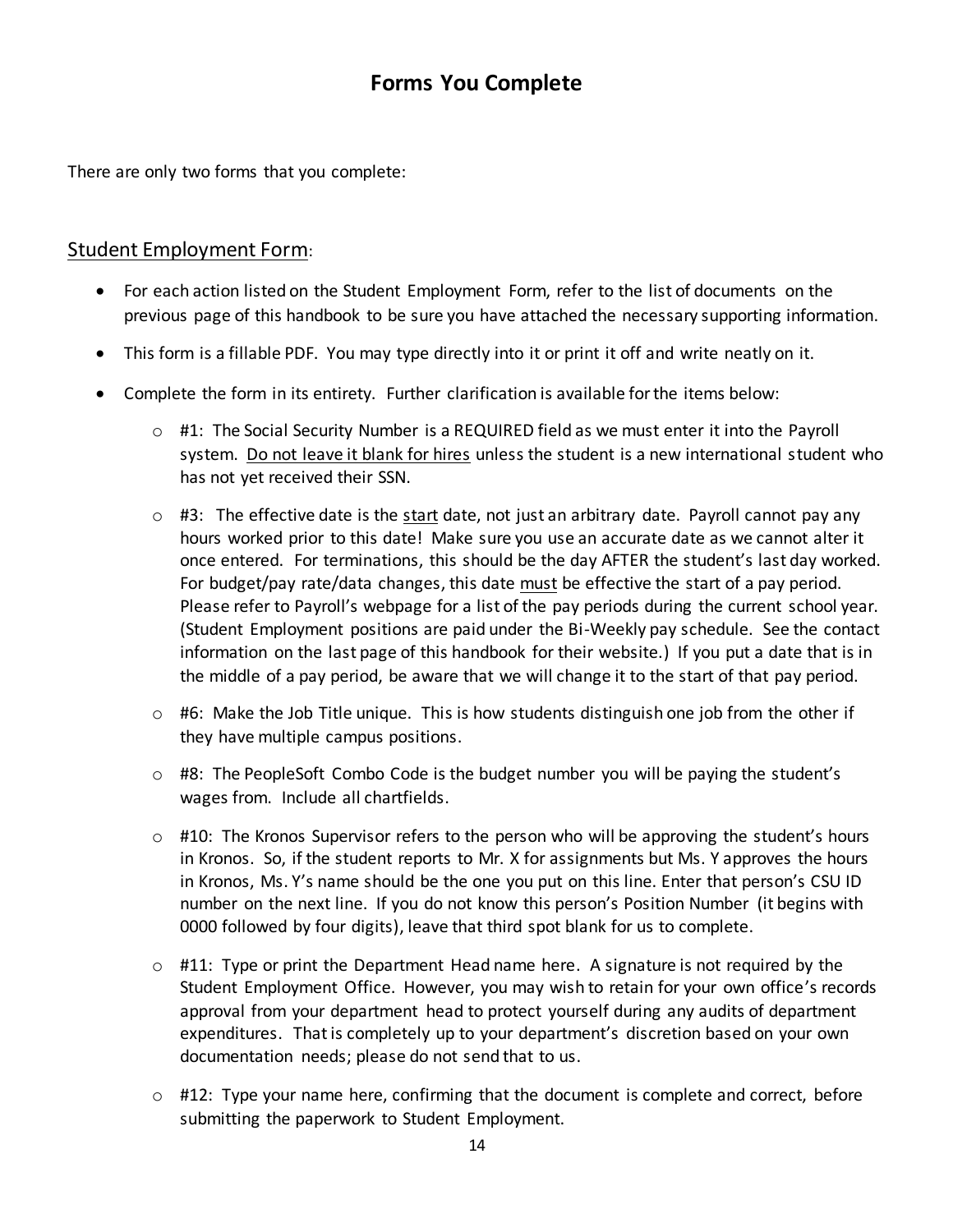$\circ$  "STUDENT EMPLOYMENT OFFICE USE ONLY" box: Leave this section blank. This is where we put processing info for Payroll and Student Employment.

#### I-9:

- This form needs to be completed by both you and the student (in the appropriate places, as indicated below). It is subject to federal audit by the Department of Homeland Security, so it must be completed correctly and completely or it will be rejected by the Student Employment Office.
- This form must be completed **on or before** the student's first day of work. The point of this form is to determine if a person is legally allowed to work in the country, so you CANNOT complete it after a person started working!
- CSU participates in E-Verify. Information on this is available at www.csuohio.edu/studentemployment and from HR.
- Section 1 must be completed by the student.
- Section 1 is part of the SE Hire Packet that they can complete on their own, however, if they complete it in person note the following:
	- o If the student does not have an Other Last Name, that box should be marked "N/A". **It cannot be left blank.**
	- $\circ$  The Email and Phone number boxes are optional. However, if the student does not want to provide those numbers, those boxes must be marked "N/A". **They cannot be left blank.**
	- $\circ$  All students must mark the box that best indicates their citizenship status:
		- Citizen = born or naturalized US citizen
		- Noncitizen National = born in a territory such as American Samoa (See form instructions for full list of territories under this category. Note that most international students at CSU are **NOT** this status, so please remind students to read the form's instructions.)
		- **Permanent Resident = has "green card"** 
			- Must fill in number from Permanent Resident Card
		- Alien = international student with  $F-1$  visa
			- Must fill in expiration date (Program End Date on I-20 form) and either the USCIS number (1.), I-94 number (2.), or the Passport number and the Country that issued the passport (3.).
	- o Student must sign and date form.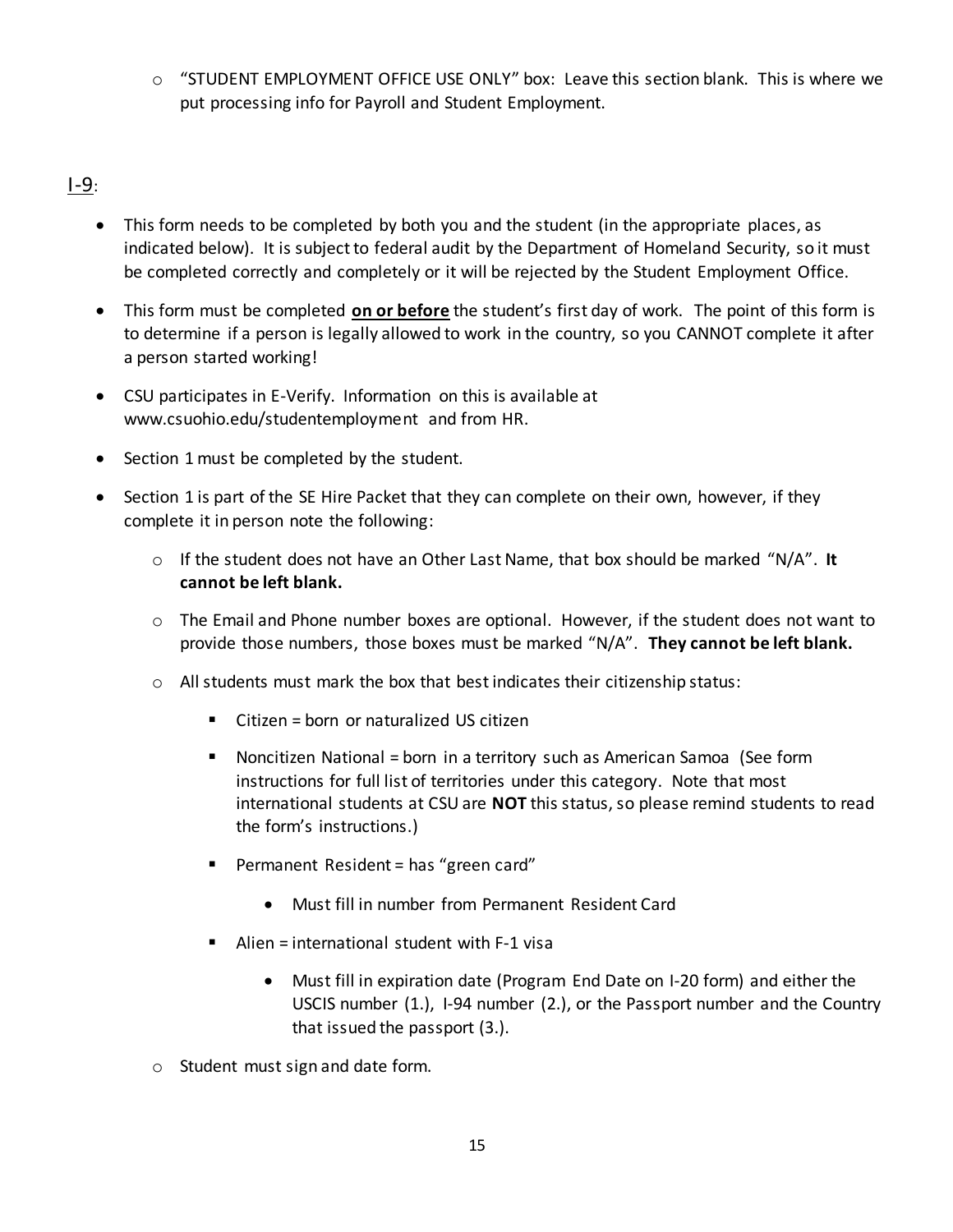- $\circ$  Student must check off box if a Preparer/Translator was used to complete Section 1 of the form. If yes, that person needs to complete the Preparer/Translator section. For example, if the student has a situation or disability that requires you to prepare this section for them, you must complete and sign the "Preparer &/or Translator Certification" and they must check off the box that a Preparer/Translator was used.
- Section 2 must be completed by you.
	- o Be sure to write the student's full name (Last, First, & Middle Initial) on the line beneath the grey instructions box. The citizenship status must also be written. Use the following, based on what the student marked in Section 1:
		- 1, if Citizen
		- 2, if Noncitizen National
		- 3, if Permanent Resident
		- 4, if Alien
	- $\circ$  Students must provide unexpired documents from the I-9 list for you to complete this section. You must see the original documents and attach copies of the fronts of them to the I-9.
		- If a student gives you an item from List A, you do not need items from List B & C.
		- If a student gives you an item from List B, they must also give you an item from List C, and vice-versa.
		- Common documents used on the I-9 include:
			- List A: Passport (if international student: Passport, I-94, & I-20)
			- List B: Driver's License, CSU Viking Card
			- List C: Social Security Card, Birth Certificate
	- $\circ$  You should fill out the lines in this section completely and in the order listed on the form.
		- List A: There are three sections of 4 lines. You may not need to use all three sections; it depends on the documents the student is using for List A.
			- A citizen will typically use a passport /passport card and a permanent resident will typically use a permanent resident card; in either of those cases, you would need to complete only the first four lines. The other two sets of 4 lines should be left blank.
			- An international student will typically use a passport for the first four lines. The second set of 4 lines would then be completed with the I-94 card (Title would be I-94, Issuer would be US Customs and Border Protection, Number would be the I-94 number and Expiration date would be the Admit Until Date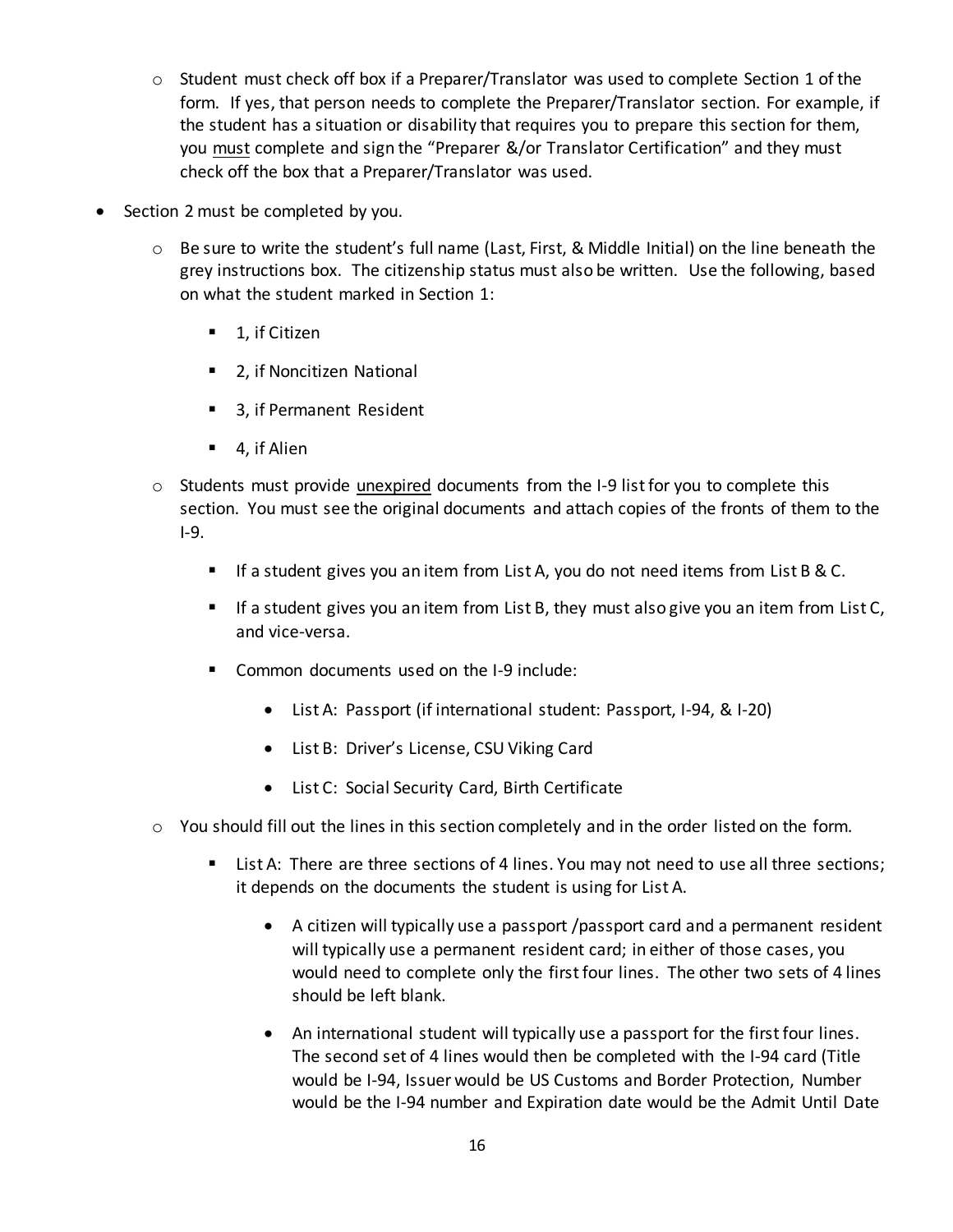which is often "D/S"). The third set of 4 lines would then be completed with the I-20 form (Title would be I-20, Issuer would be Department of Homeland Security, Number would be the SEVIS ID, and Expiration Date would be the Program End Date). Illustrations of the I-94 and I-20 follow these I-9 instructions.

- List B:
	- For a state id/driver's license, the issuing authority is the particular state.
	- For a school id, the issuing authority is the particular school.
	- If the document does not have an expiration date, write " $N/A$ " on that line.
- List C:
	- For a social security card, the issuing authority is listed in the card's center watermark. There are three different agencies that have issued social security cards, so be sure to write what it says in the watermark. (You may abbreviate.) Do not just write "US Government," as that is incorrect.
	- For a birth certificate, the issuing authority is the particular state.
	- The document number of a social security card is the social security number.
	- The location of the document number of a birth certificate varies from state to state. For states whose numbers are not clearly evident, piece it together from left to right with dashes between the groups of numbers.
	- The expiration date of social security cards and birth certificates should be listed as "N/A".
- Be sure to complete the date in the "Certification" section. **This date must match the Effective Date on the Student Employment Form**. If it does not, the date listed on the I-9 overrides the SEF date, which could result in further action by you regarding Payroll, Institutional Equity, and Human Resources.
- o You must sign, complete, and date Section 2.
- **Section 3 should be left blank**. This section is for Student Employment use only. Do not sign or type in this area.

Samples of completed I-9s (for citizens as well as international students) are available in the document "Reference Materials To Assist In Completing The I-9 Form For Student Employees" below this handbook on our webpage.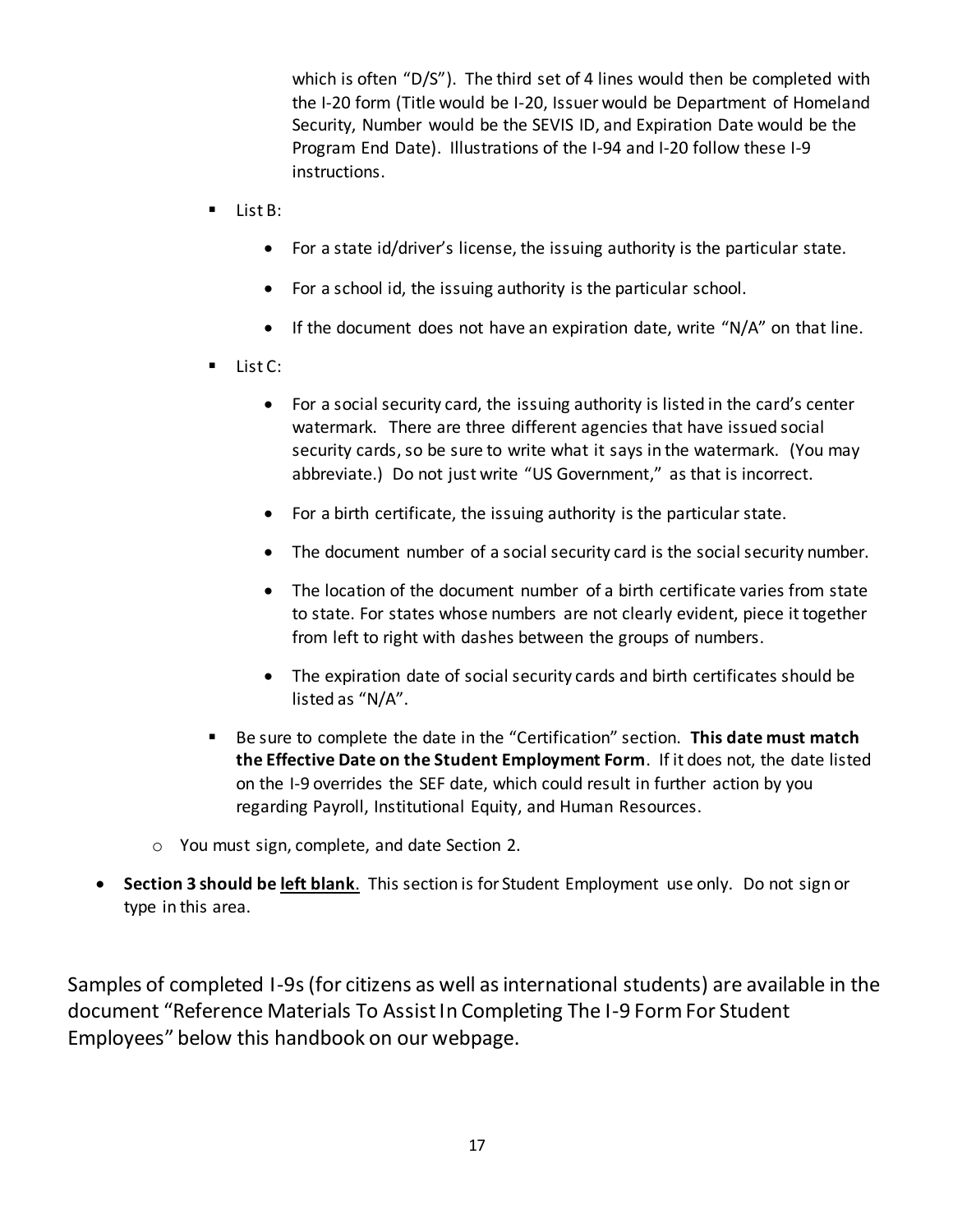## **Forms Students Complete**

The following forms are part of the SE Hire Packet that students access at: **www.csuohio.edu/studentemployment**

Detailed instructions on how to complete them are available in the New Student Employee Orientation that is available at the same location.

These forms must be completed by the student and submitted to you so that you can attach them to the SEF &/or I-9.

#### Student Hire Certification:

- This form serves as the student's portion of the contract to hire them into your student employment position.
- **It is required for all hires**(New Hires, Additional Hires, and Rehires). No hires can be processed without the student consenting to the hire via this form.
- Students should sign this form with their actual signature.

#### <u>I-9:</u>

- The student completes page one (Section 1) of the I-9.
- If the student completes this form in your presence, follow the guidelines listed in the previous section ("Forms You Complete").
- The student must provide copies of documents to prove their eligibility to work in the US. The list of approved documents is in the I-9 form itself and can also be found in the "Reference Materials To Assist In Completing The I-9 Form For Student Employees" on the Departmental Designee page of the Student Employment webpage. You must see these actual documents since you are attesting in Section 2 of the I-9 that they appear to be valid.

#### SSA-1945:

- The student should fill out this form entirely.
	- $\circ$  The Employee ID# is the student's Social Security Number. If the student is a new international student employee and has not yet received their SSN, they can leave that line blank. Do not put the CSU ID number there!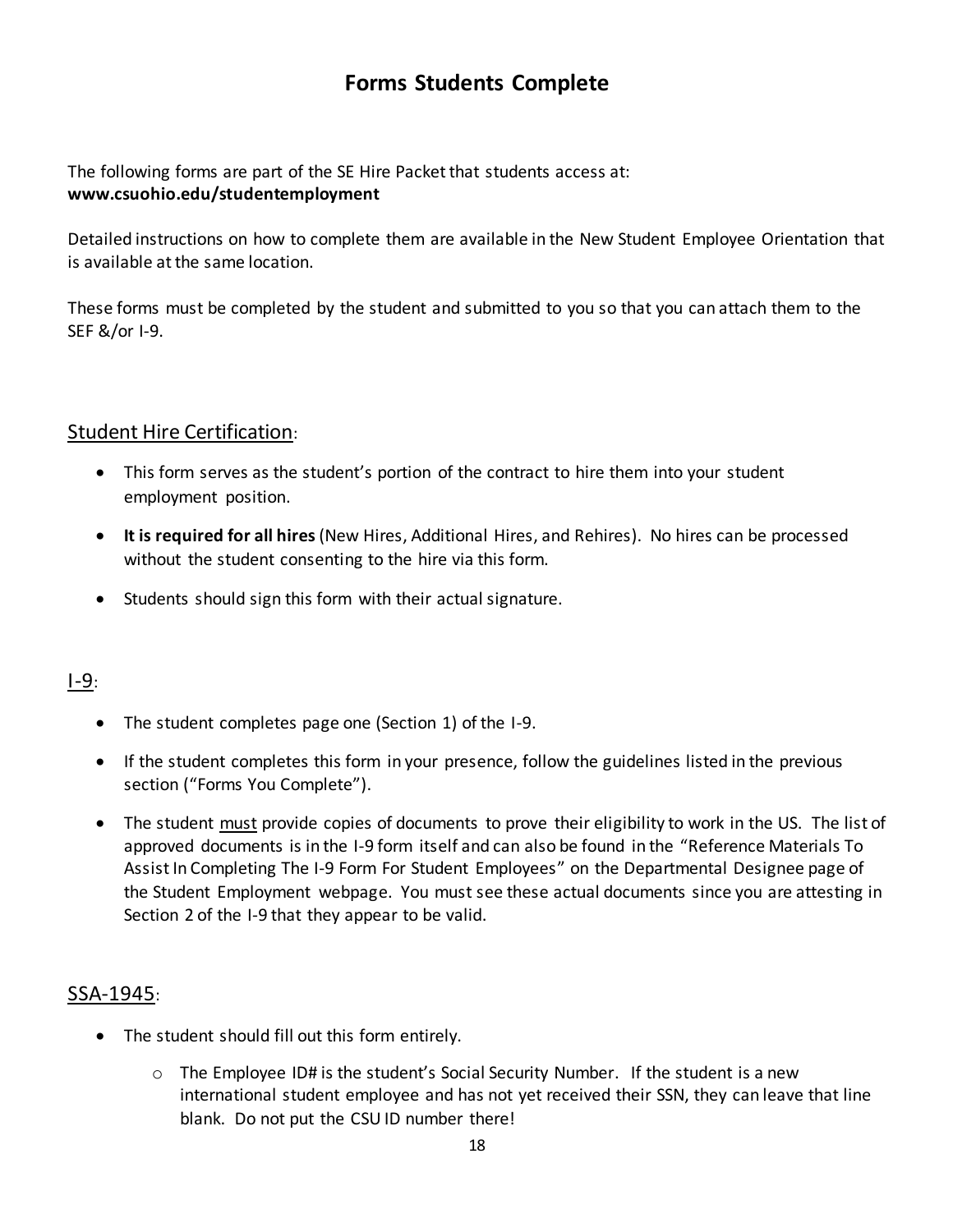- o The Employer ID# is **34-0966056**.
- o The student should write their CSU ID number at the bottom of the form.

#### Payroll Documents:

- All payroll documents (tax forms, direct deposit) are now completed online, so they are not part of the SE Hire Packet.
- After the Student Employment Office enters a New Hire SEF for a student (or a Rehire SEF for a student who is not otherwise currently employed at CSU), the payroll system auto-generates an email to the student's CSU Vikes email address with a link for them to complete their Federal and State tax forms as well as their Direct Deposit form.
- Students only have about a week window to complete this information themselves, so they need to check their emails (including spam/junk folders!) regularly. If they miss this window, they will need to contact the Payroll Office (PAYROLL@CSUOHIO.EDU) to provide this information
- If the student does not complete this information, their paychecks will not pay out.
- Any subsequent updates students need to make to their taxes or direct deposit should be submitted directly to the Payroll Office (PAYROLL@CSUOHIO.EDU).

#### OPERS:

- All OPERS documents are now completed online, so they are not part of the SE Hire Packet.
- After the Student Employment Office enters a New Hire SEF for a student (or a Rehire SEF for a student who is not otherwise currently employed at CSU), OPERS will send a "Welcome" email to the student's CSU Vikes email address.
- Students are automatically enrolled in OPERS as of the date of their hire/rehire.
- Students are eligible to opt out of OPERS when they are enrolled for at least 6 credit hours. They cannot opt out during Summer unless they are enrolled in at least 6 credits of summer classes.
- **Students only have 30 days from the date of hire/rehire to opt out of OPERS**, so they need to check their emails (including spam/junk folders) regularly. If they miss this window, they will lose their opportunity to opt out of OPERS deductions. Once they do opt out, they will remain opted out until they either choose to opt back in or until they drop below 6 credit hours (**this includes Summer**).
- OPERS deductions are fully refundable upon termination of employment at CSU. Refund applications are available on OPERS's website.
- Questions about OPERS should be submitted directly to OPERS or to the Payroll Office (PAYROLL@CSUOHIO.EDU).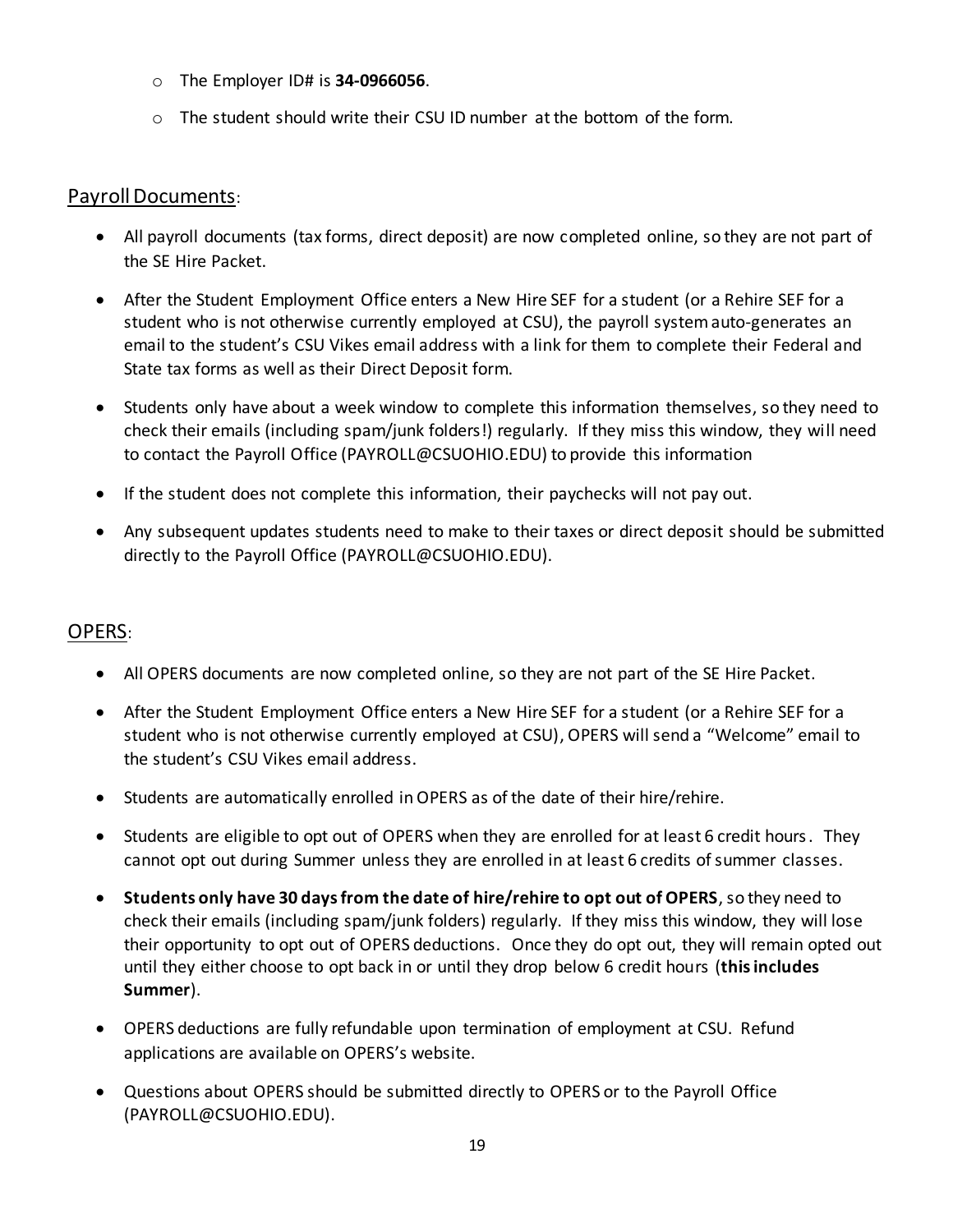## **Paperwork Processing Timelines**

When you have completed/gathered the required paperwork for the action you wish to take on a student employee, you must **email it to: STUDENTEMPLOY@CSUOHIO.EDU**.

- Try to scan it as one document instead of all individual items
- Exclude any extraneous papers/instruction pages. Only send the required items as previously described in this handbook.
- Do not submit your hiring paperwork as hard copies via interoffice mail! We process these electronically and you will delay the data entry of these items if you do this.

**It can take up to a week** for us to complete our data entry, so please be sure to submit your paperwork in a timely fashion, prior to a student working. We cannot promise we can put a rush on paperwork, and we process items in the order they come in so we will not enter late paperwork prior to paperwork that was submitted to us on time.

For hires, once we have entered your paperwork, we will send an email confirmation to the student (copying their supervisor and you) advising when they should begin showing up in Kronos to record their time worked.

For all other actions, you can be assured the requested processing will be done timely and reflected in that pay period your action effective date falls under.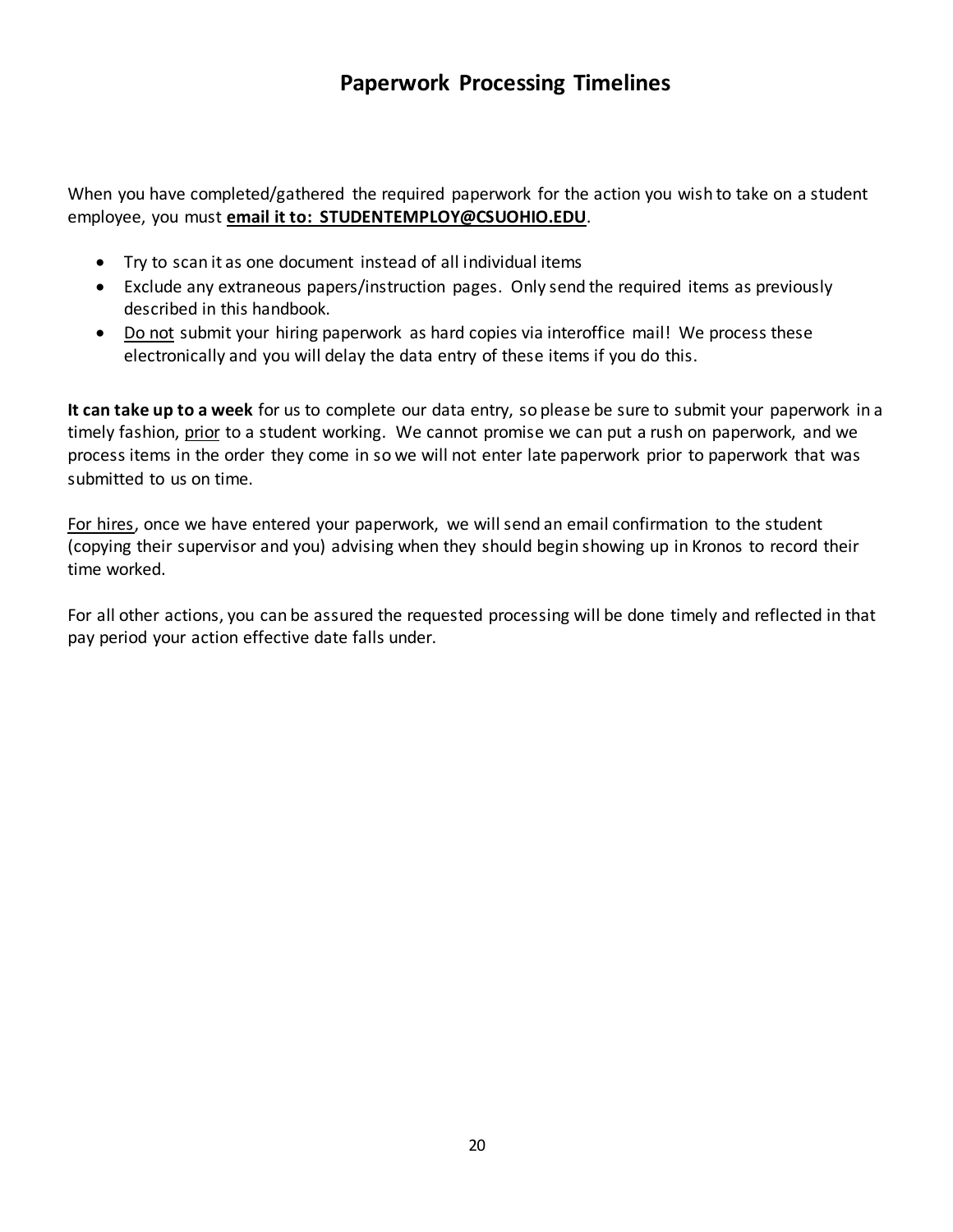This section will provide you with the answers to common questions and situations that have not been discussed elsewhere in this handbook.

It is divided into:

- Hiring Issues
- On-the-Job Issues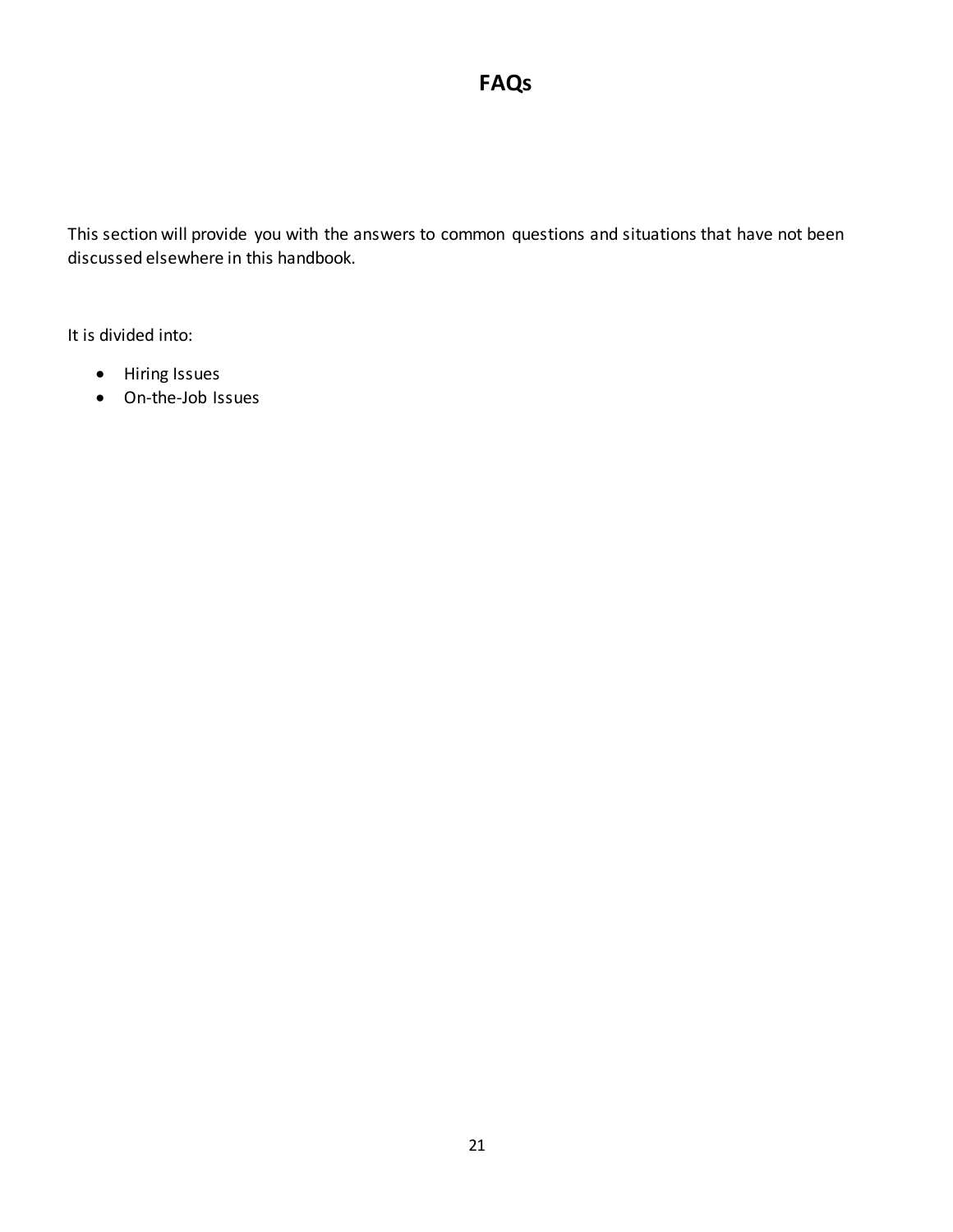## **Hiring Issues FAQs**

#### When can newly-admitted students start working?

Newly-admitted students cannot begin working until the start of the first pay period of their first semester. They must already be registered for at least 6 credits that semester.

#### Can family members be employed as student workers?

Yes. However, CSU employees cannot supervise the work of a member of their own family.

#### Can a student have more than one student employment position?

Yes. Students who have more than one job should notify each of their supervisors so that appropriate work schedules can be made. Also, these students are responsible for making sure that they do not work more hours than permitted each semester, regardless of how many positions they have.

#### Can graduate students be hired as student employees?

Yes. But, like all student employees, they may not work more than 20 hours per week during regular academic terms. This includes a combination of hours for all CSU positions (student employment, graduate assistantship, tuition waiver, lecturer, etc.).

#### What are the rules about employing Consortium/transient students?

Consortium/transient students can work as student employees as long as they are enrolled at CSU for at least 6 credit hours during the semester they intend to work. All other Student Employment rules apply to them as well.

#### What about employing PSEOP/CCP students?

The Post-Secondary Enrollment Options Program (PSEOP)/College Credit Plus (CCP) program is a statefunded program that offers high school juniors and seniors the opportunity to earn college credit. Because of the increasing popularity of this program, the concern over hiring minors has come into question. The University does not permit the hiring of anyone under the age of 16. Participants in PSEOP/CCP can be employed as student employees if they are at least 16 and are enrolled at CSU for at least 6 credit hours. If they are under 18, they will need to provide a work permit from their school.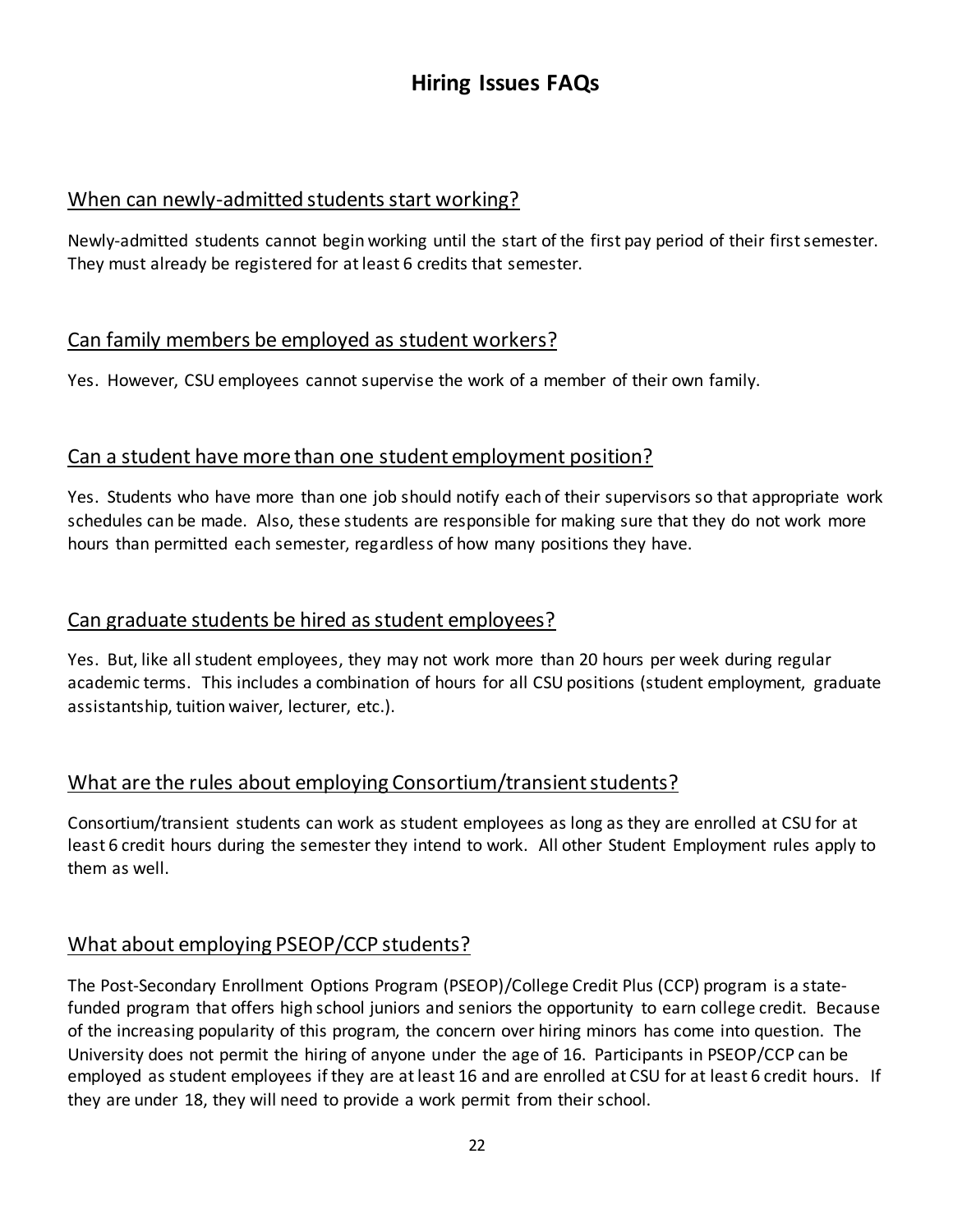#### Does a student worker who is under 18 need a work permit?

Only minors who are attending CSU as part of the PSEOP/CCP need a work permit because they are still high school students. Any minors who have graduated high school/have a GED and have been accepted to CSU do not need work permits to work on campus.

#### What are the rules about employing Post-Baccalaureate students?

Post-Baccalaureate students can be hired as student employees if they are enrolled in at least six credit hours in courses that are required for acceptance into a degree-granting program at CSU. A memo from the students' academic advisors confirming this fact is required.

#### Do I have to rehire my student's position every semester?

No. Student positions are considered active until you terminate them. The only time you need to rehire your student's position for a new semester is if your student employee violated Student Employment rules (becoming ineligible to work as a student employee) or if they graduated at the end of the previous semester and are now back at CSU for a new degree program.

## We do not have money to pay student employees. Can they volunteer to work in our department?

No. If a job is one that would typically be paid, a student cannot work it for free. If your department does not have a budget for student employment, you can post a job requesting only applicants who have Federal Work Study awards. (See the "On-the-Job Issues FAQs section for information on Federal Work Study).

#### How do I pay a student who does not qualify for Student Employment?

Students who do not qualify for Student Employment for whatever reason (such as not being enrolled, being under-enrolled, having violated Student Employment rules, etc.) must be hired on a contract through Human Resources. They cannot be hired using a Student Employment Form nor through the Student Employment Office.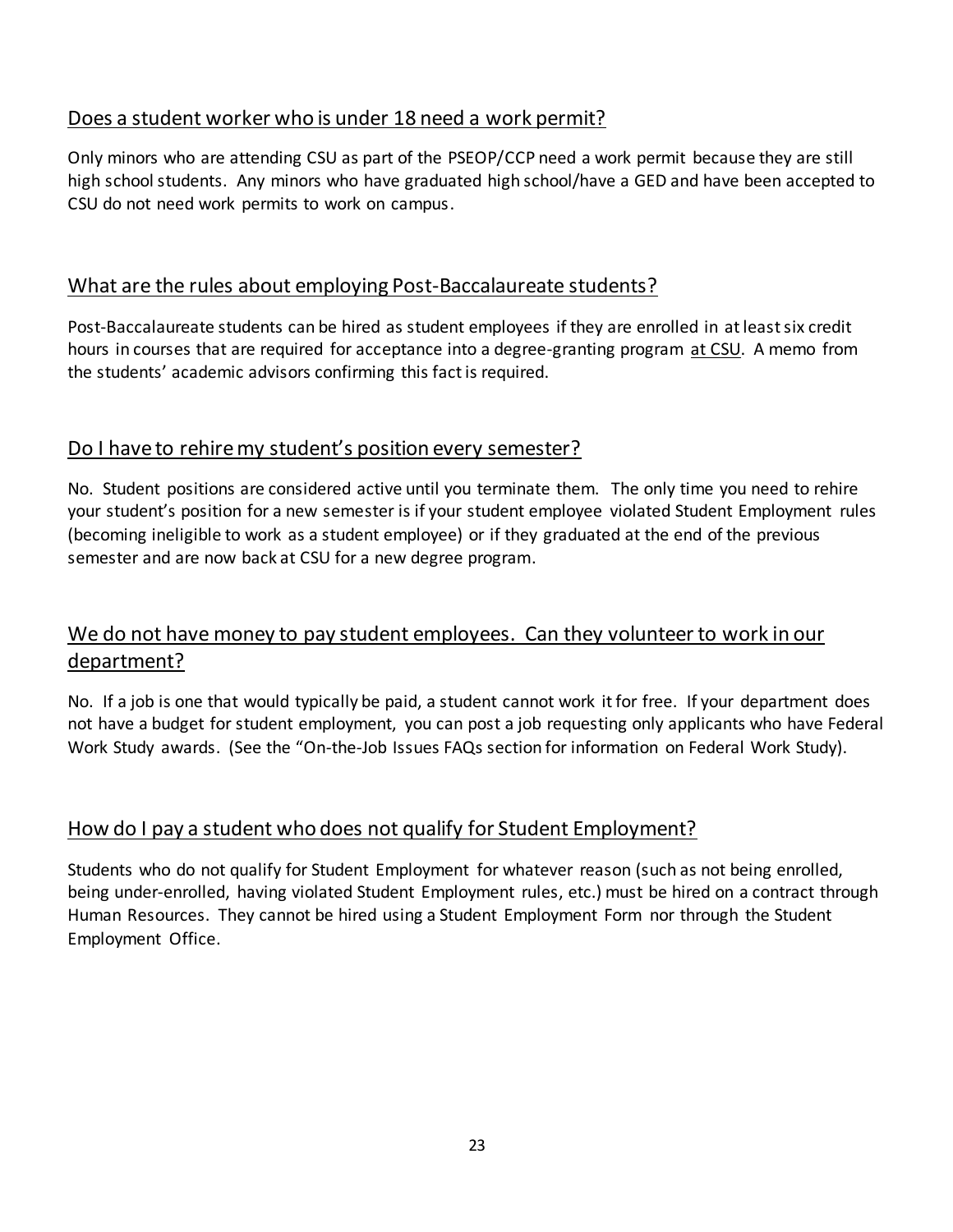## **On-the-Job Issues FAQs**

#### What does FWS mean?

FWS stands for Federal Work Study. This is a federal financial aid program designed to help degree-seeking students meet their educational expenses. Students earn their FWS awards by working in the Student Employment program. Only students who are citizens or resident aliens can receive a FWS award; international students are not eligible for FWS.

#### How does a student get FWS?

Each year, students indicate on their FAFSA (the Federal Application For Student Aid) if they are interested in receiving a FWS award. Awards are based on such things as the FAFSA filing date, the students being in good academic standing, financial need, and the availability of funds. The Financial Aid Office may also use professional judgment to award FWS to a student under special circumstances. Each student is considered a special case and must meet certain financial aid requirements. There is no guarantee a student will be eligible for or receive FWS. Also, just because a student is considered "eligible" for FWS does not mean they actually have FWS. They should check the Financial Aid tab in their CampusNet account to see if FWS has been awarded to them. For questions on this, they should contact Campus411 All-In-One (ALLINONE@CSUOHIO.EDU).

#### What does a department have to do to utilize a student's FWS?

To utilize FWS for a student who is currently working in your department, you do not need to do anything. The Student Employment Office will switch those students from your department budget line (-0151) to the FWS budget line (-0150) as of the first full pay period of the academic semester. Note that students being paid out of grant accounts do not automatically get switched; you would need to put those students into your department budget first before they can be switched to FWS.

Remember that students may earn FWS in more than one student position; employers cannot restrict students to only earning FWS in their department.

**Students who have not started utilizing their FWS awards by the third pay period of the academic year may have their awards removed by Financial Aid, so you are encouraged to hire FWS students as soon as possible as that award might not be able to be reinstated once it has been removed.**

#### How does FWS work at CSU?

FWS wages are charged to the employing department's -0150 budget line, and the Federal Government reimburses the University for all or part of these wages. Student earnings reduce the amount of funds remaining in the award.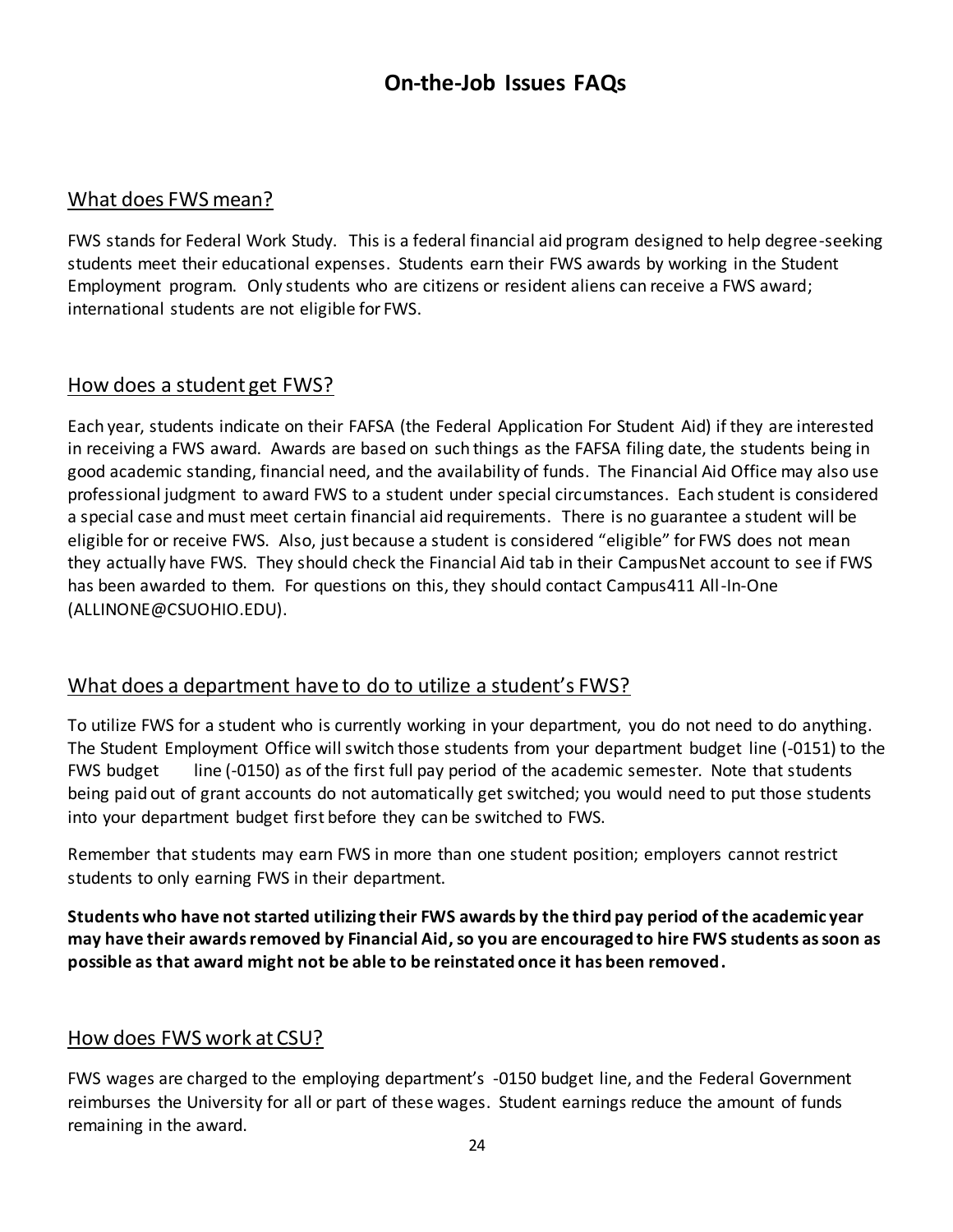Students who receive a FWS award may earn up to the amount of the award during an academic year (Fall semester, Winter break, & Spring semester; FWS is not available for the Summer). Students should not earn over half of their total award in any one semester if they are not sure they will return the following semester. If a student earns more than half of their total award in Fall semester, for example, and does not return to CSU for the Spring term, the over-earned amount will be charged to the department's nonworkstudy budget line (-0151).

When a student's FWS award is exhausted, the wages are automatically deducted from the department's -0151 (non-workstudy) budget line.

#### **Monitoring earnings, FWS balances, and budgetary charges is the exclusive responsibility of the student and the employing department.**

FWS guidelines require that the University attempt to maintain the student's employment for the full academic year. If your department is one that can only compensate students through their FWS awards, it is important that their hours be scheduled and monitored in such a way that they do not run out of funding and lose their employment before the end of the academic year.

The University over-awards our allocation of FWS (as many students who receive it will decline it or not use it). Therefore, there is always the possibility that the University will exhaust its allocation before individual students do. The Student Employment Office monitors the University's utilization and makes every effort to ensure that the University's allocation lasts throughout the academic terms. Departments will be notified by the Student Employment Office if the University's allocation will be exhausted before the end of the Spring term.

#### What can I pay my student?

Departments determine their own pay rates for their student positions. The only requirement is that positions must be paid at least minimum wage. (CSU goes by the higher of state or federal when determining minimum wage.) There is no cap to wage rates for student employees. For ideas on appropriate compensation, a pay rate chart is available in the Supervisor Handbook on the Student Employment website.

#### What is the dress code for students?

There is no campus-wide university dress code for student employees. Whatever dress code your department uses would also be appropriate for your student employees. It is up to your department to monitor or uphold your policy.

#### Can student employees use or be issued University property?

Student employees should be provided with the appropriate resources to do their jobs. This may include such things as uniforms, office supplies, keys, and vehicles. It is up to your department to issue or approve of student use of University property. The Student Employment Office does not monitor such usage and is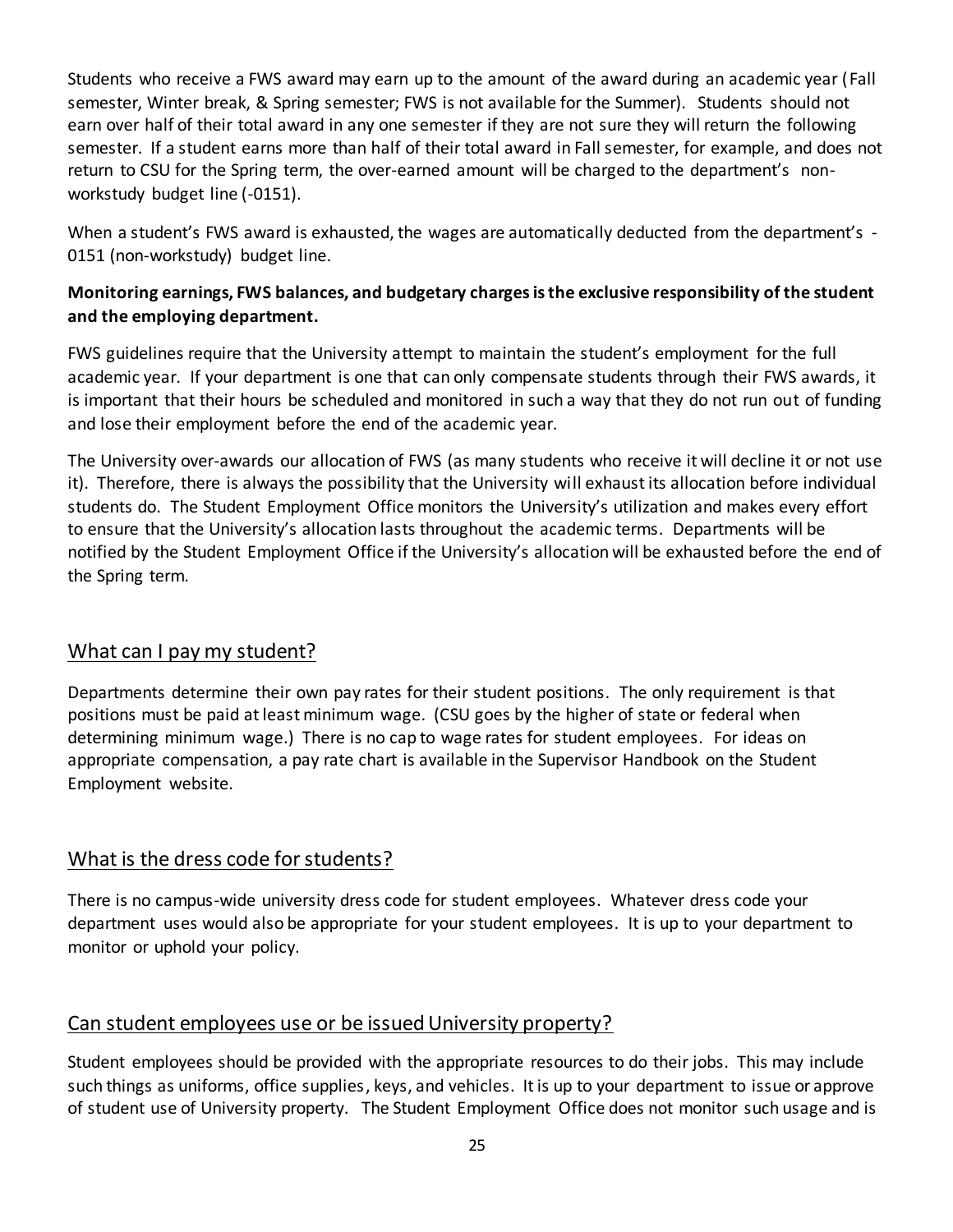not responsible for student misuse. Access Control is in charge of key issuance and Human Resources is in charge of University vehicle usage, so you should refer to their web pages for additional information and requirements.

#### What are the break-time requirements?

For every six (6) hours worked, a student must be *offered* a half-hour, unpaid break. Students may choose to take this break or not. Breaks are not automatically deducted in Kronos, so if a student chooses to take a break, they must log out during that time. Student employees are not eligible for paid break periods.

#### What if I'm having problems seeing or approving hours for my student in Kronos?

Kronos is administered by the Payroll & the IS&T departments, not the Student Employment Office. We do not have access to view Kronos. If you are having trouble with Kronos, please contact the Payroll department (PAYROLL@CSUOHIO.EDU).

#### Are student employees eligible for paid time off?

No. Students are only paid for time worked. They are not compensated for snow days, breaks, holidays, sick time, medical leave, vacation, bereavement, jury duty, etc.

## If a student is returning from a sickness or medical leave, do I need documentation from a doctor?

The Student Employment Office does not require or monitor doctor's releases, etc. Use your department's policy regarding time off to determine whether you should request a doctor's note.

#### When is the last day a graduating student can work?

Graduating students must stop working as of the last day of their semester (the date of their final exam). After that point, they are no longer considered students and, thus, cannot be paid out of a Student Employment budget number. If you wish to continue their employment, you must hire them on contracts through the Human Resources department.

#### Do I need to complete a performance evaluation of my student employee?

You are not required to complete a performance evaluation, but we do encourage you to do so once a semester so that the student is aware of any areas that need improvement. If you do complete one, please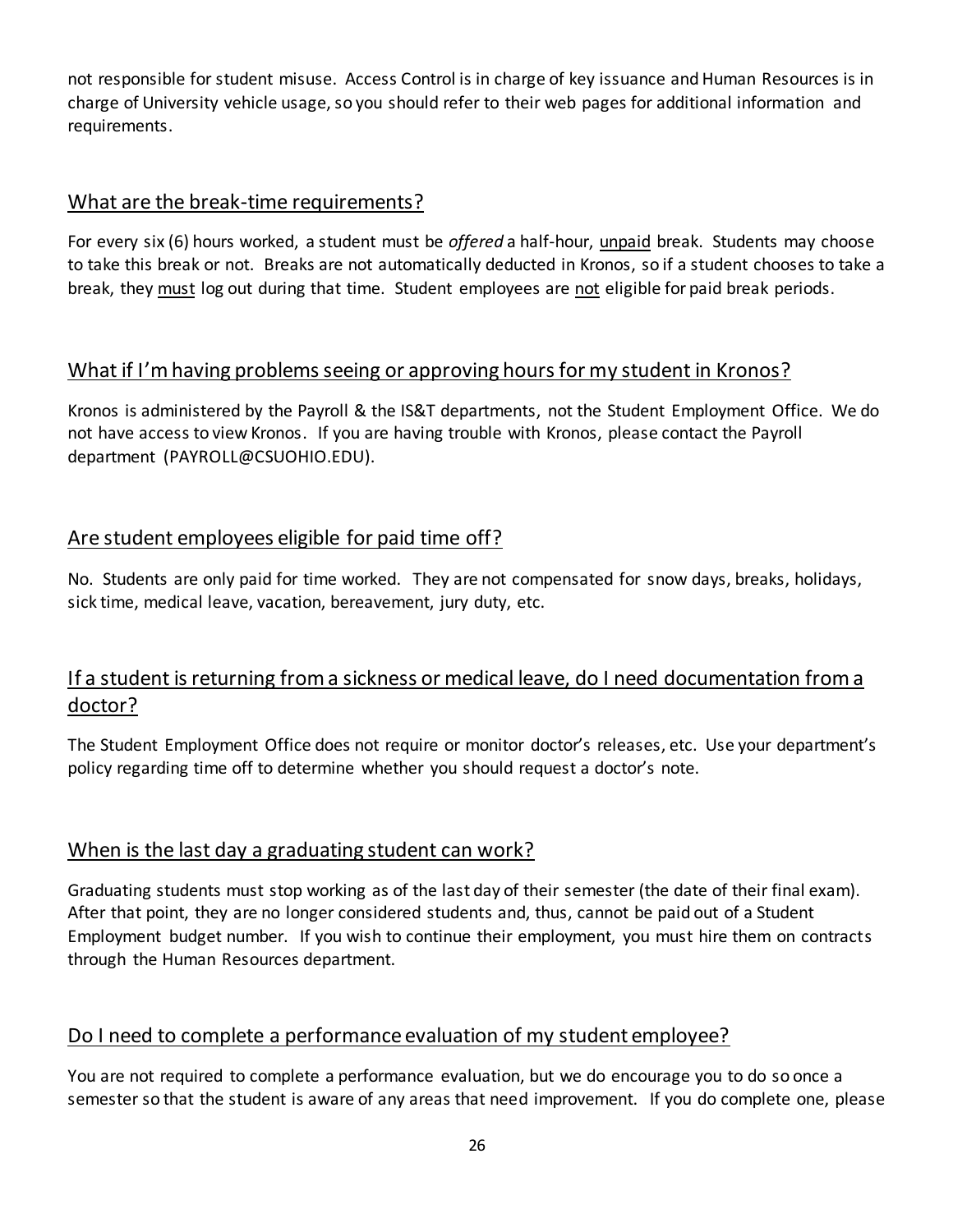keep it in your files; the Student Employment Office does not maintain individual personnel files on student employees.

#### What if I am having problems with my student employee?

Student employment positions are considered temporary, at-will employment. This means that you may release a student from employment for any or no reason. Student employees can and do file grievances with HR/OIE for wrongful termination, however, so we highly encourage you to attempt to work out problems with your student employee first. Be clear and consistent with the application of your departmental policies and also be understanding of students. This may be their first work experience, so some grace and guidance can go a long way in improving their performance. Regular feedback is necessary, so first be sure you are providing that before assuming that they are being problematic. If the behavior you're witnessing is harmful or egregious, please contact us for assistance. Also, if the student has violated the University Code of Conduct, you have every right to file a case with the University Judicial Board. The contact information for the Office for Institutional Equity is at the end of this handbook.

#### Is there a way I can help my students get more out of their job with me?

Yes! We've developed the On-Campus Internship Program, which turns their student employment position with you into an internship, complete with internship credit on their transcript. For more information, please visit our website (**www.csuohio.edu/career-services/campus-internship-program**).

#### How can I recognize my student employees' contributions to our department?

There are many ways you can show your appreciation to your students and encourage their performance. For example, you may increase their pay rates at any time for any reason. The second full week of April is National Student Employment Week, so you may want to have an office celebration honoring your student employees then. Of course, any day is a good day for a party or a treat!